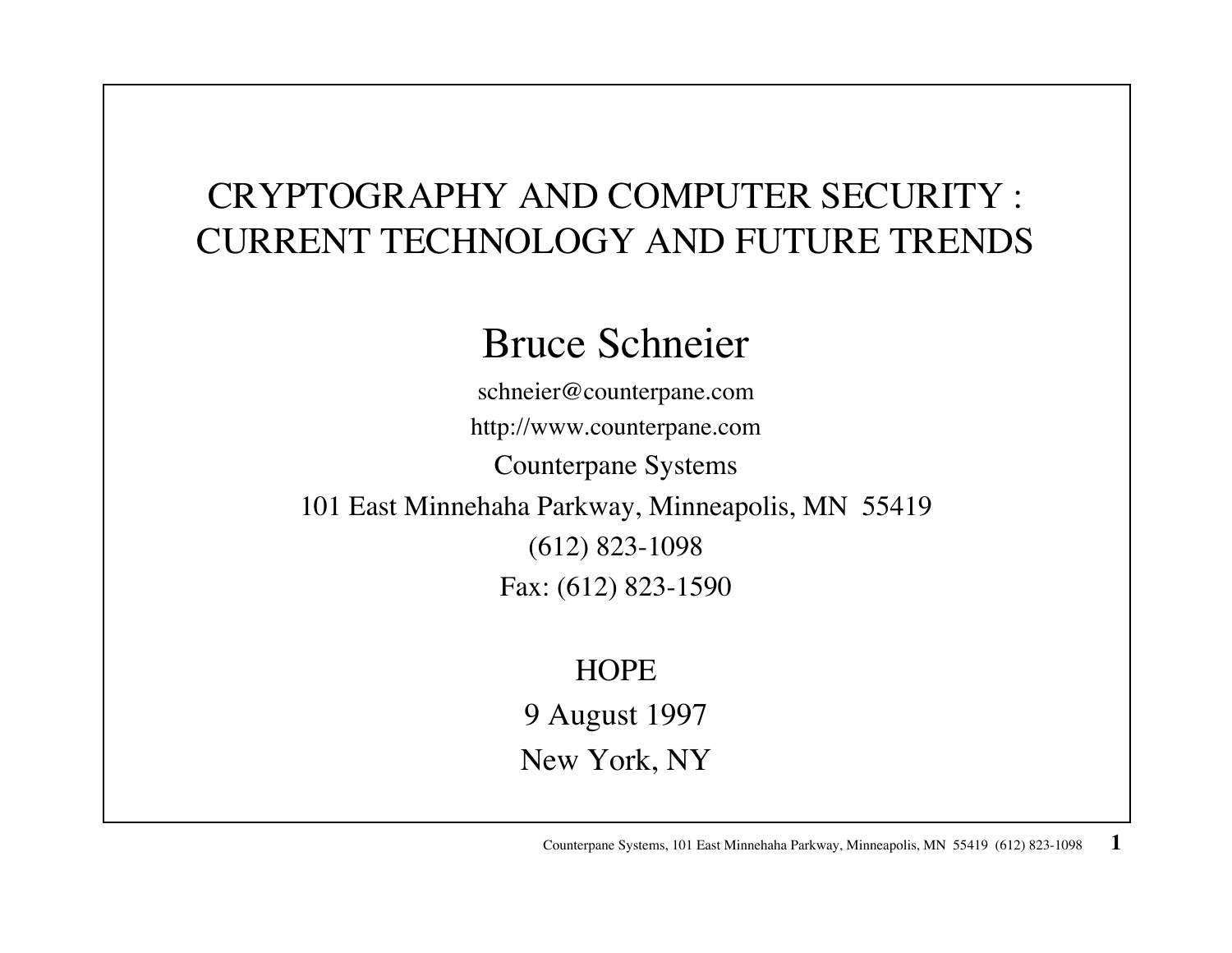# INTRODUCTION

Counterpane Systems, 101 East Minnehaha Parkway, Minneapolis, MN 55419 (612) 823-1098 **2**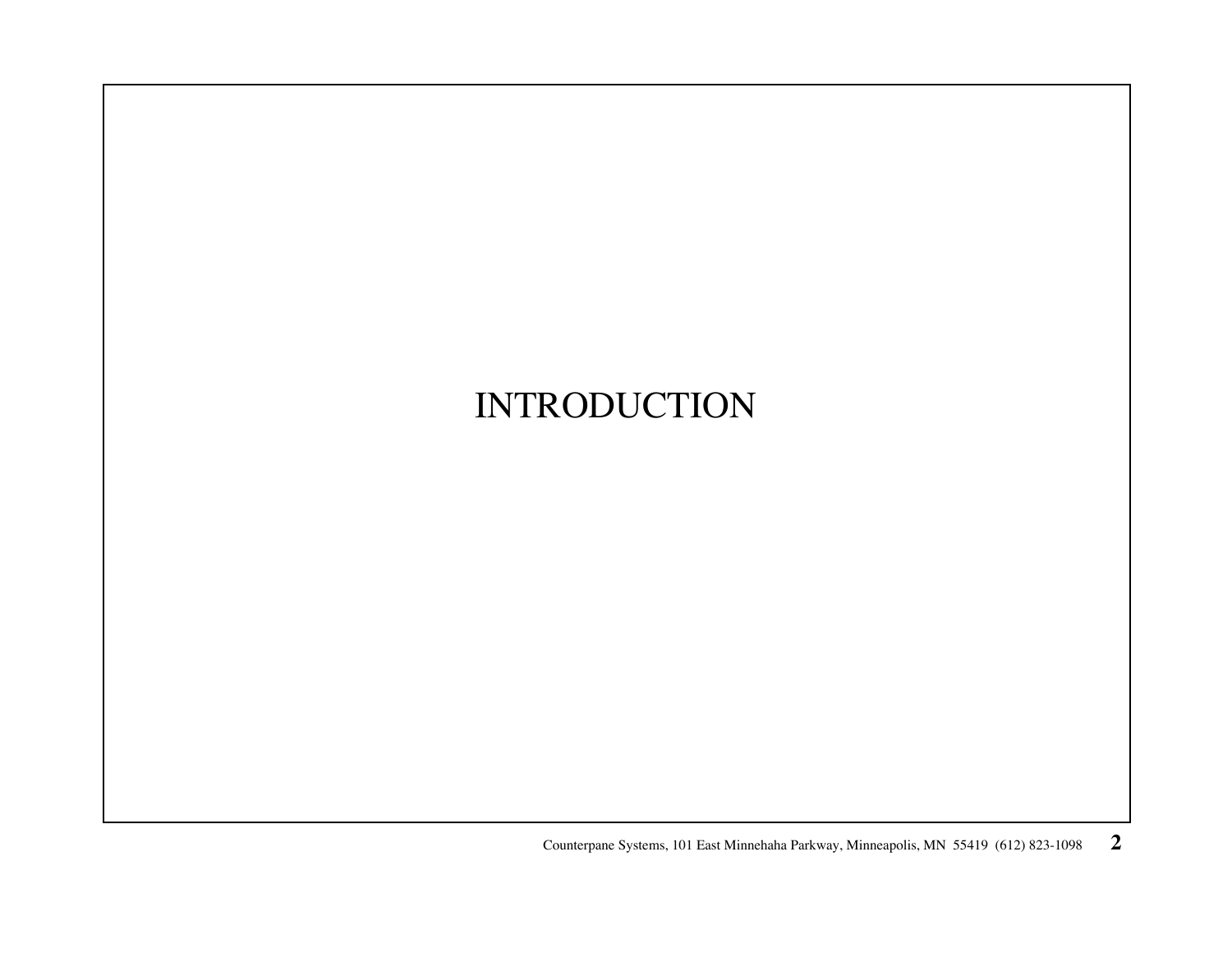Cryptography can do some really cool stuff.

- • It can protect privacy.
	- It separates the security of a message from the security of the media.
- •It can provide for anonymity.
- •It can authorize someone.
- $\bullet$ It can facilitate trust.
- •It can allow for digital credentials (authentication).
- $\bullet$ It can validate the integrity of information.
- •It can ensure the fairness of financial transactions.
- $\bullet$ It can provide an audit trail for later dispute resolution.
- •Cryptography stops lying and cheating.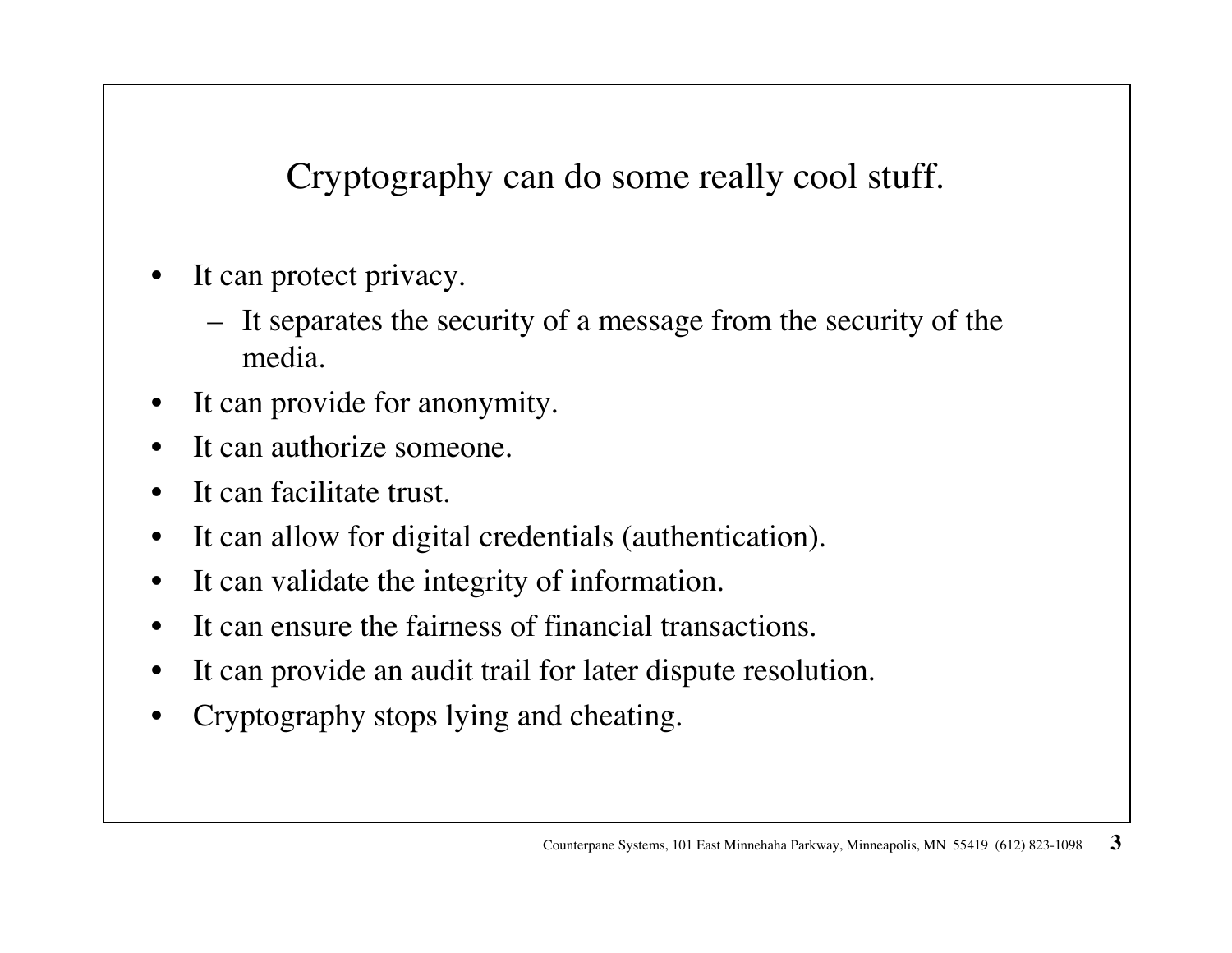None of it is new.

- • Everybody used to have privacy: electronic communications such as telegraph and telephone have reduced it significantly.
- • Physical recognition—face, voice, handwriting—used to provide authentication.
- • Cryptography allows us to take existing business and social constructs from the real world and move them to cyberspace.
- • Cryptography makes levels of security and privacy that were only available to very few available to everybody.
- •Cryptography is a technological equalizer.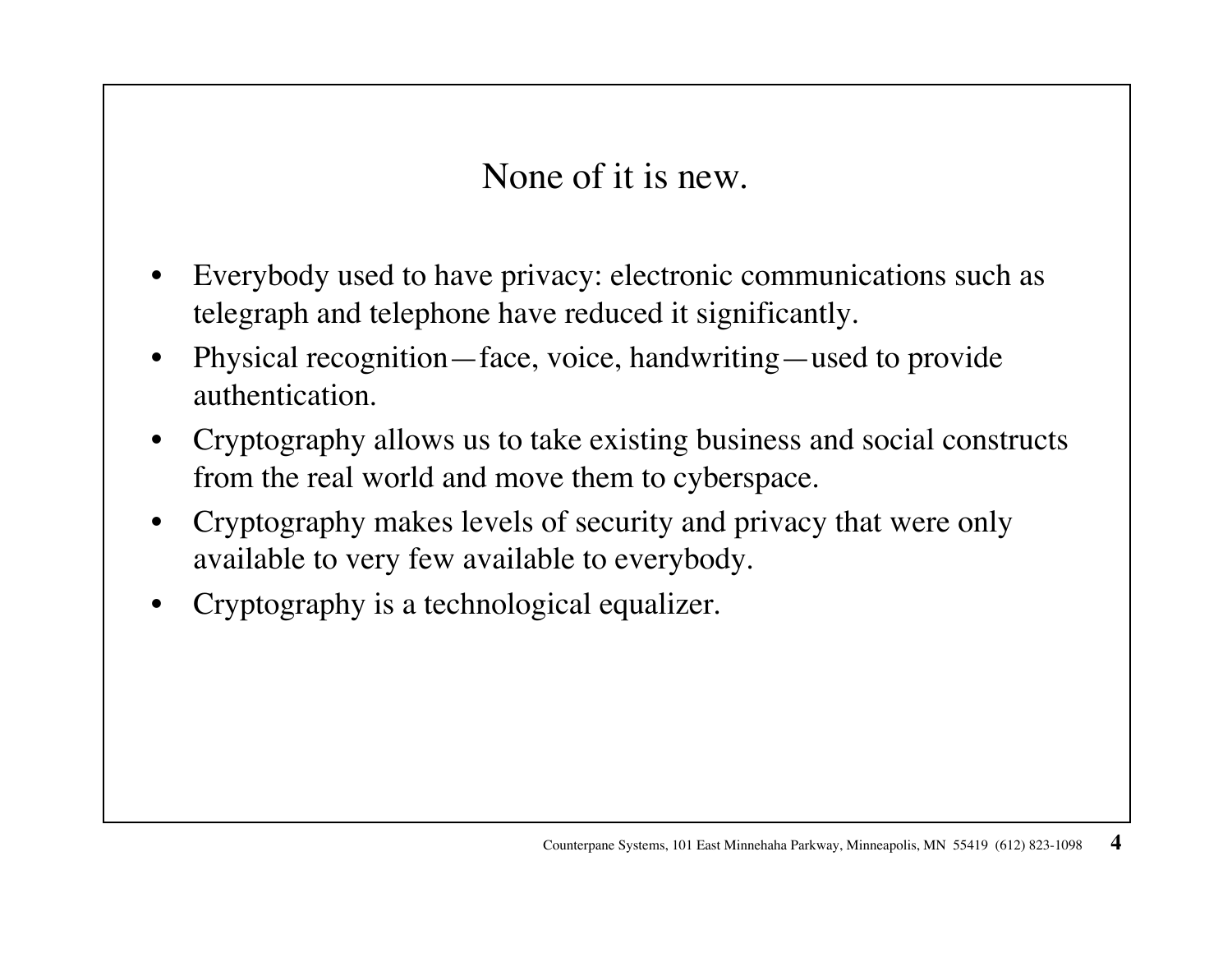All of it is increasingly important.

- $\bullet$  More/faster computers and networks; more interconnectivity
	- "To a first approximation, every computer is attached to every other computer."
- $\bullet$ Remote access, autonomous agents, distributed processing
- •Stored content of real value
- •Communications of real value
- •Commerce of real value
- •Relationships forming and existing in cyberspace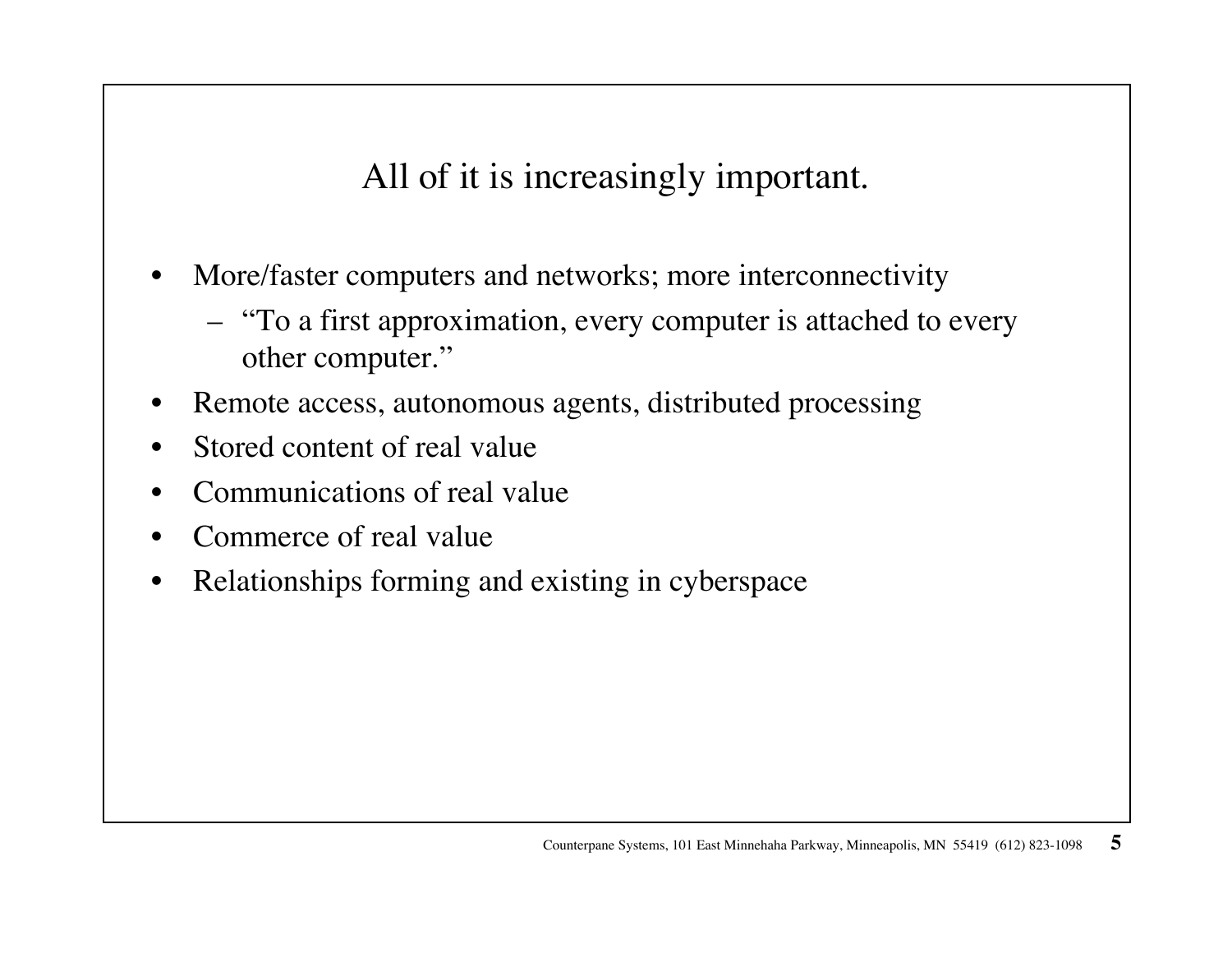#### Unfortunately, most of the security products out there are not secure.

- •Almost no real products use cryptography.
- •Those that do usually incorporate it in at the last minute
- $\bullet$  And companies don't hire cryptographic engineers; they think they can do it themselves.
- • The products are also inflexible, hard to use, and buggy.
	- People disable security systems in order to get work done.
- •Existing solutions don't scale.
- $\bullet$  Products don't usually solve the correct problem.
	- Sometimes they solve a slightly different problem.
	- Sometimes they are based on incorrect trust assumptions.
- •Products sometimes cause more security problems than they solve.
- • Operating systems are much more complex and buggy; this undermines the security of anything built on top of it.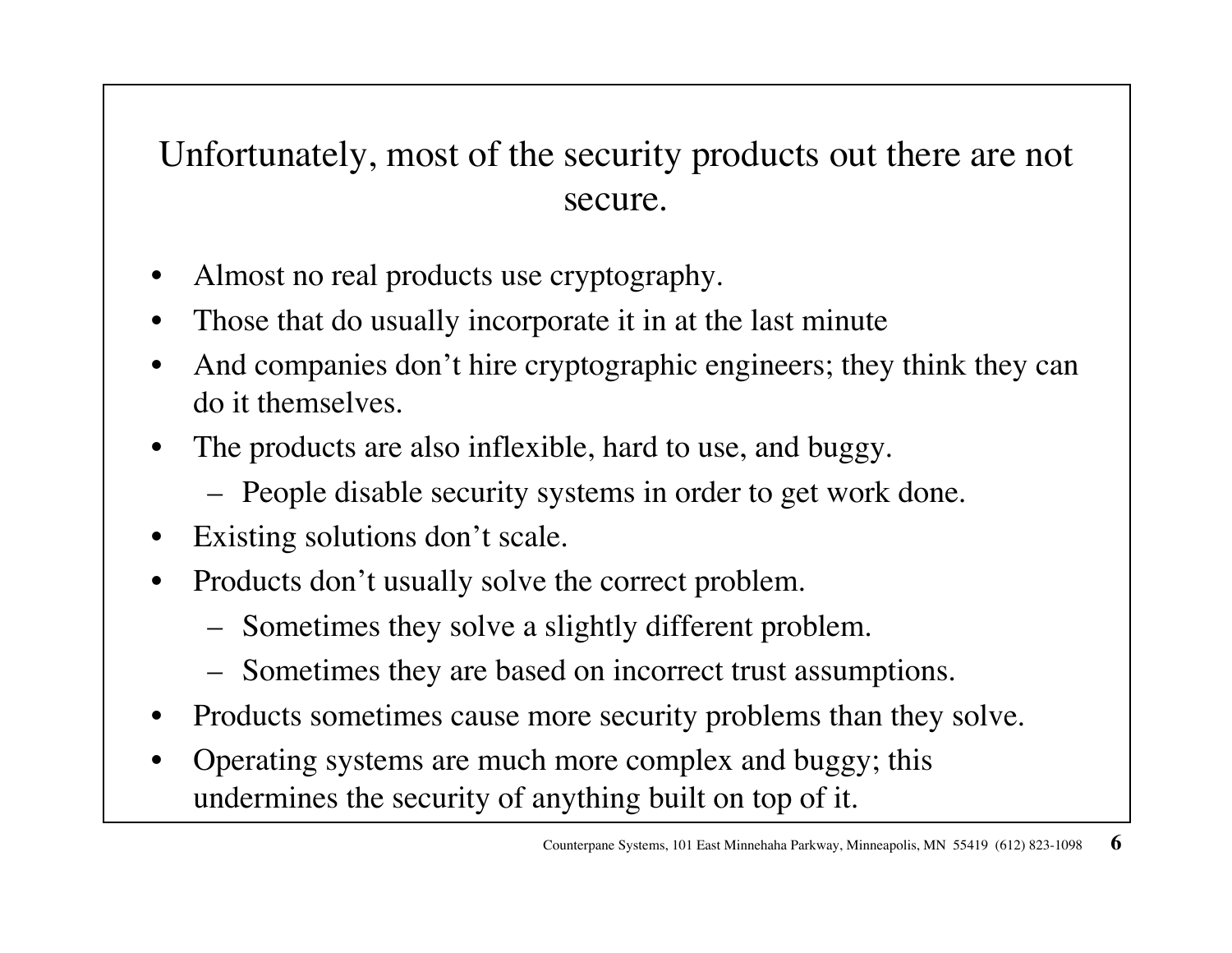People buy the stuff because they don't know any better.

- $\bullet$ No "FDA" for computer security products
- •Poor education among corporate buyers
- $\bullet$  Active disinformation campaign by government
	- NSA has to deal with the "equities issue," whether to protect ours or to attack theirs.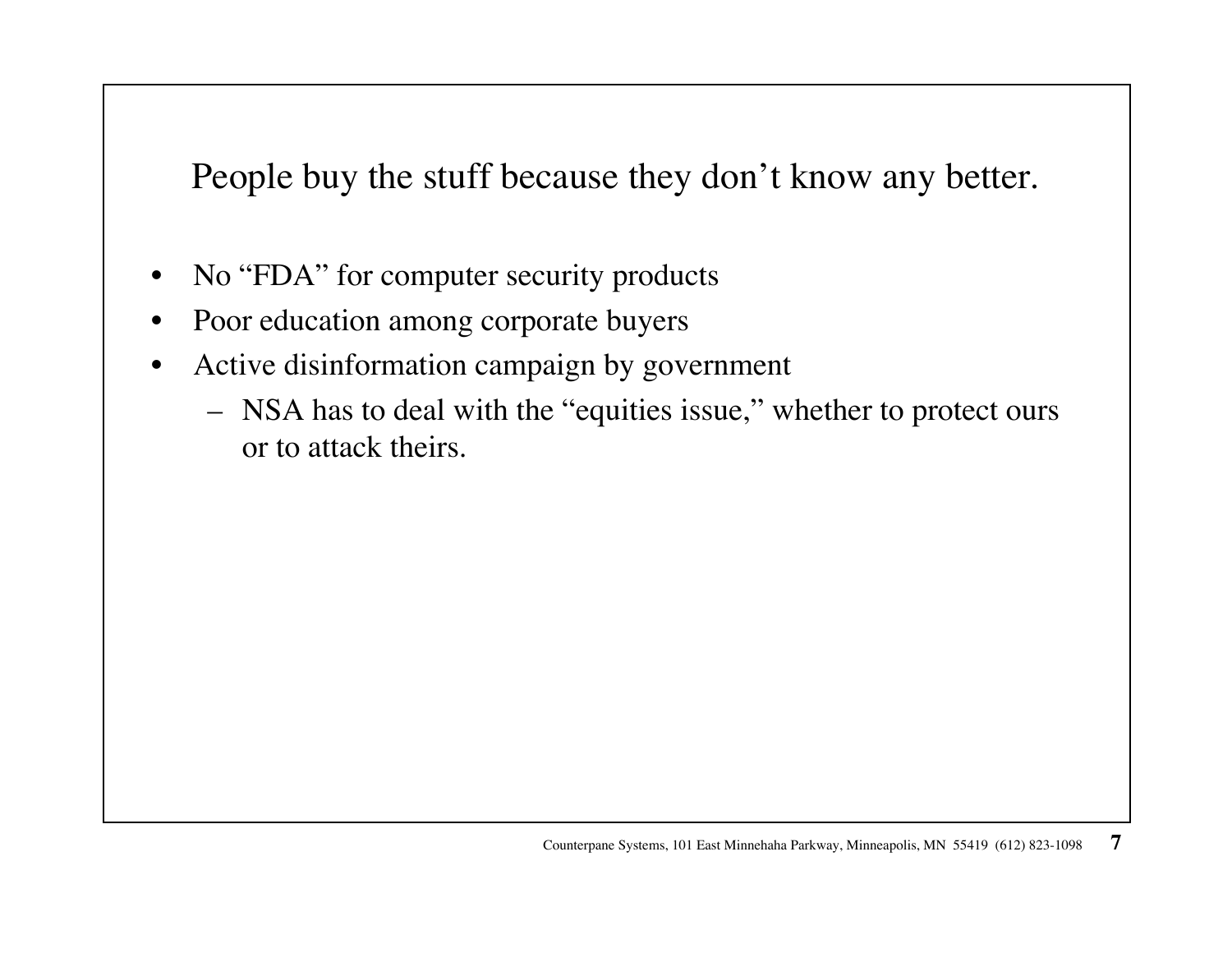This situation will get worse before it improves.

- • The important stuff is handled electronically.
	- Manual processing is for the unimportant stuff.
	- More financial processing will move to cyberspace.
	- More medical information will move to cyberspace.
	- Judicial and law enforcement officials will depend more heavily on computer databases.
	- Companies will depend more heavily on networks and databases.
- $\bullet$  Newer technology is less secure, not more.
	- Complex systems
	- Poorly-understood effects of new technologies
	- The rush to market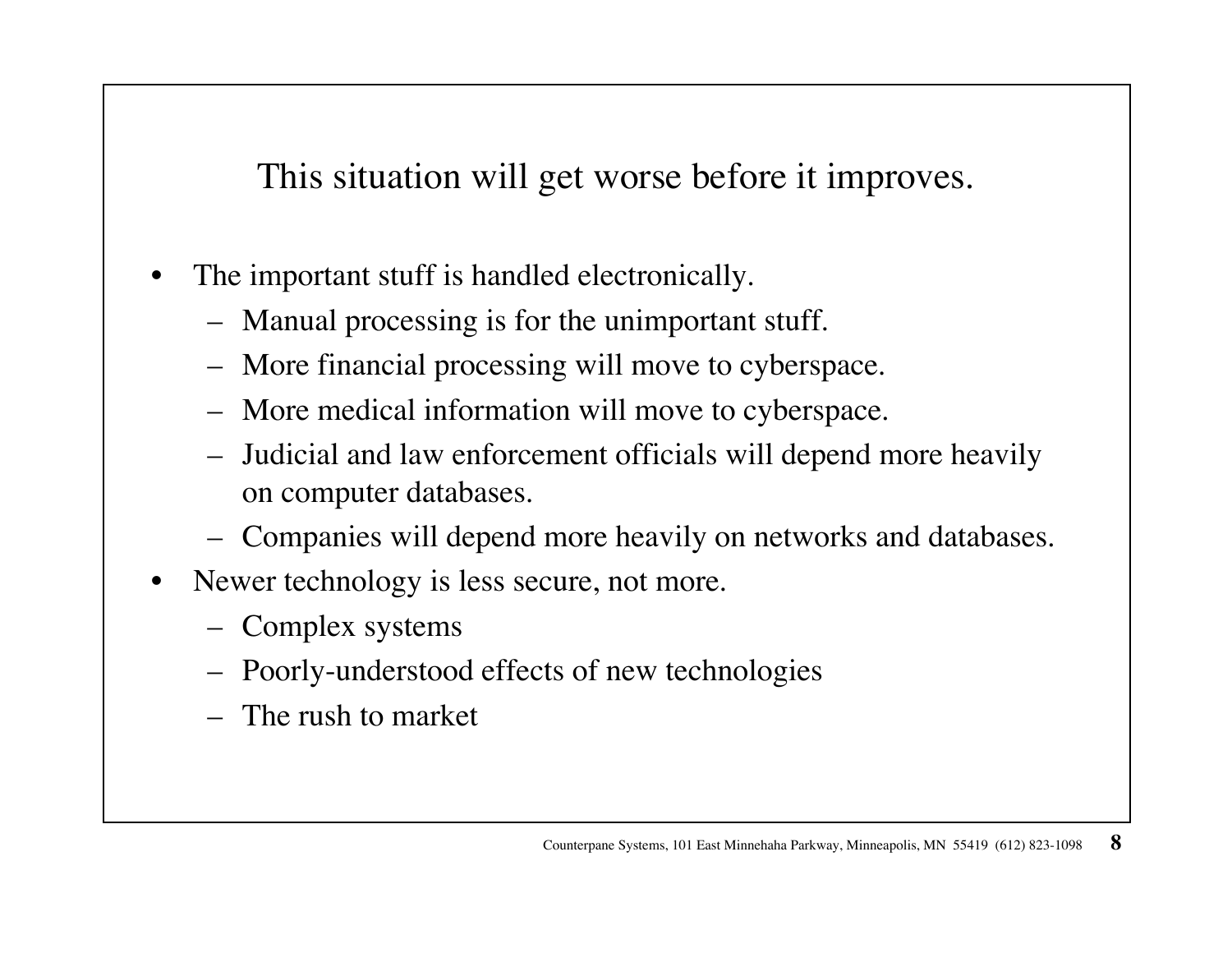This situation will get worse (cont.)

- • The best (cheapest, fastest, easiest) media is the most insecure.
	- –Internet, cellular, video on demand, automated stock trading
	- Security adds complexity and decreases performance—somewhat.
- • Telecommunications services continue to diversify.
	- More avenues of possible attack.
- •More mobile solutions.
- •Changes in cyberspace are coming faster and faster.
- •Security goes against philosophy of the net.
- •Security slows down progress.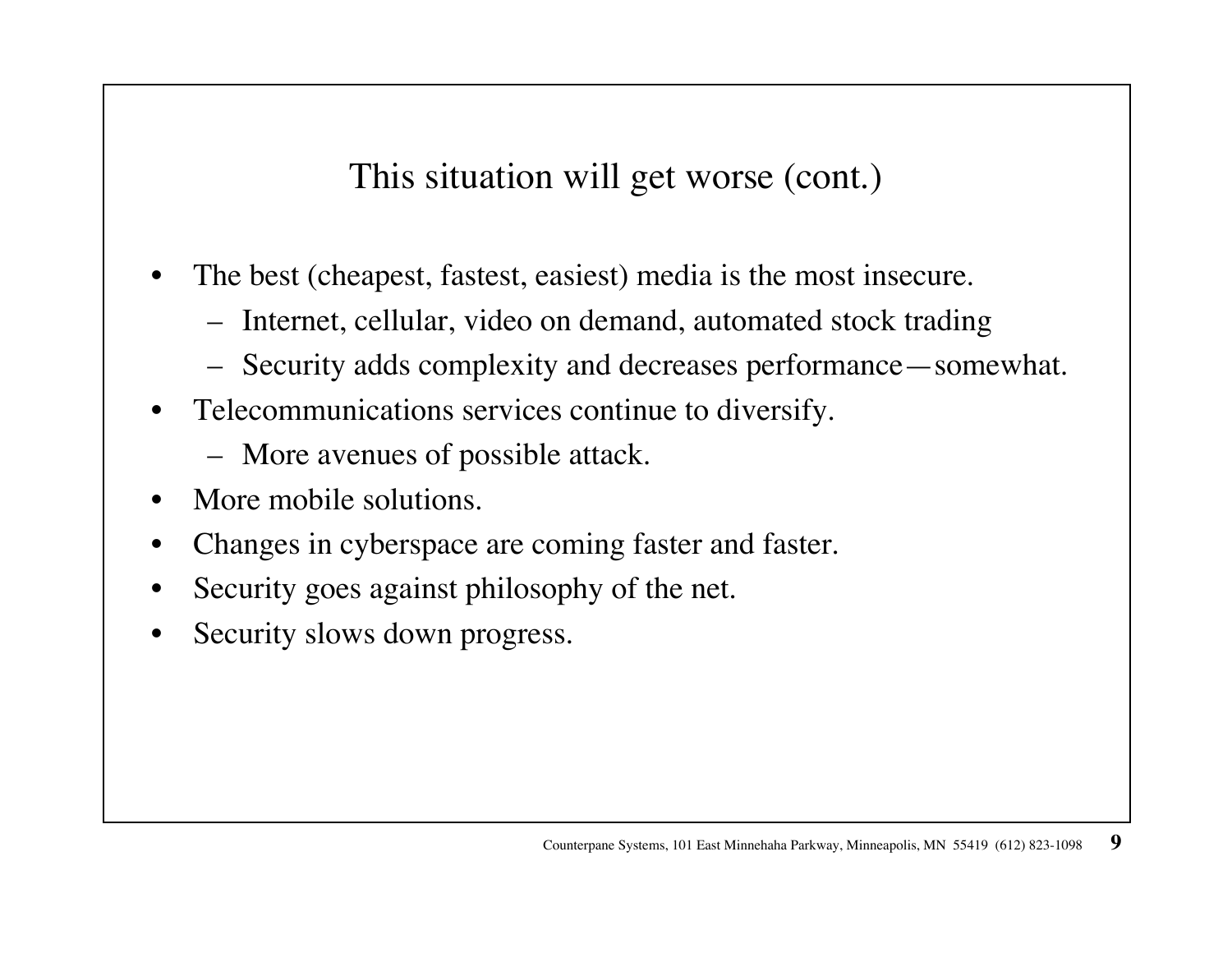#### THREATS IN THE DIGITAL WORLD

Counterpane Systems, 101 East Minnehaha Parkway, Minneapolis, MN 55419 (612) 823-1098 **10**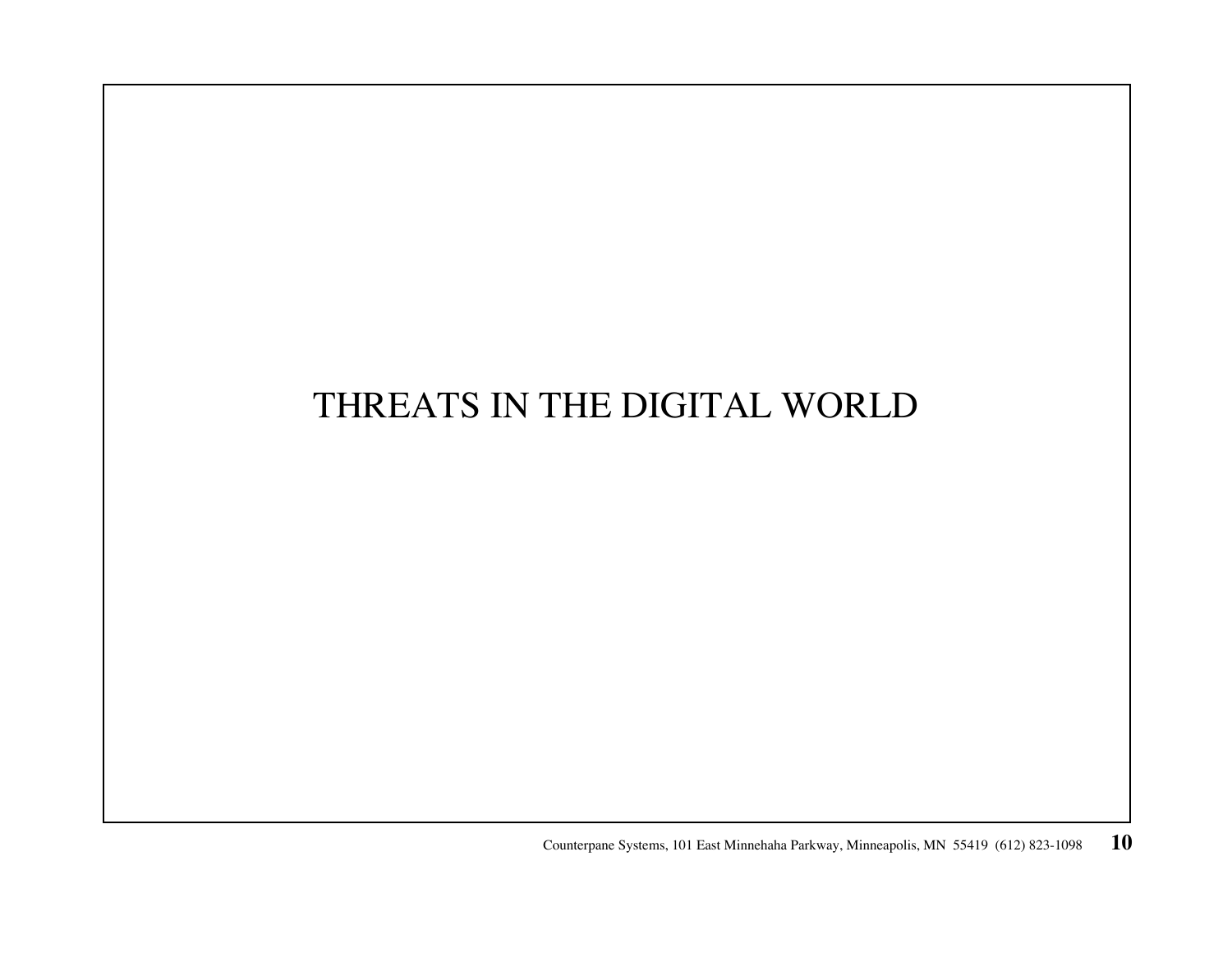The unchanging nature of attacks

- $\bullet$  Attacks against digital systems will be the same as attacks against their analog analogues.
- $\bullet$ Criminals will attack commerce systems for financial gain.
- $\bullet$ Privacy violations by marketers, criminals, police.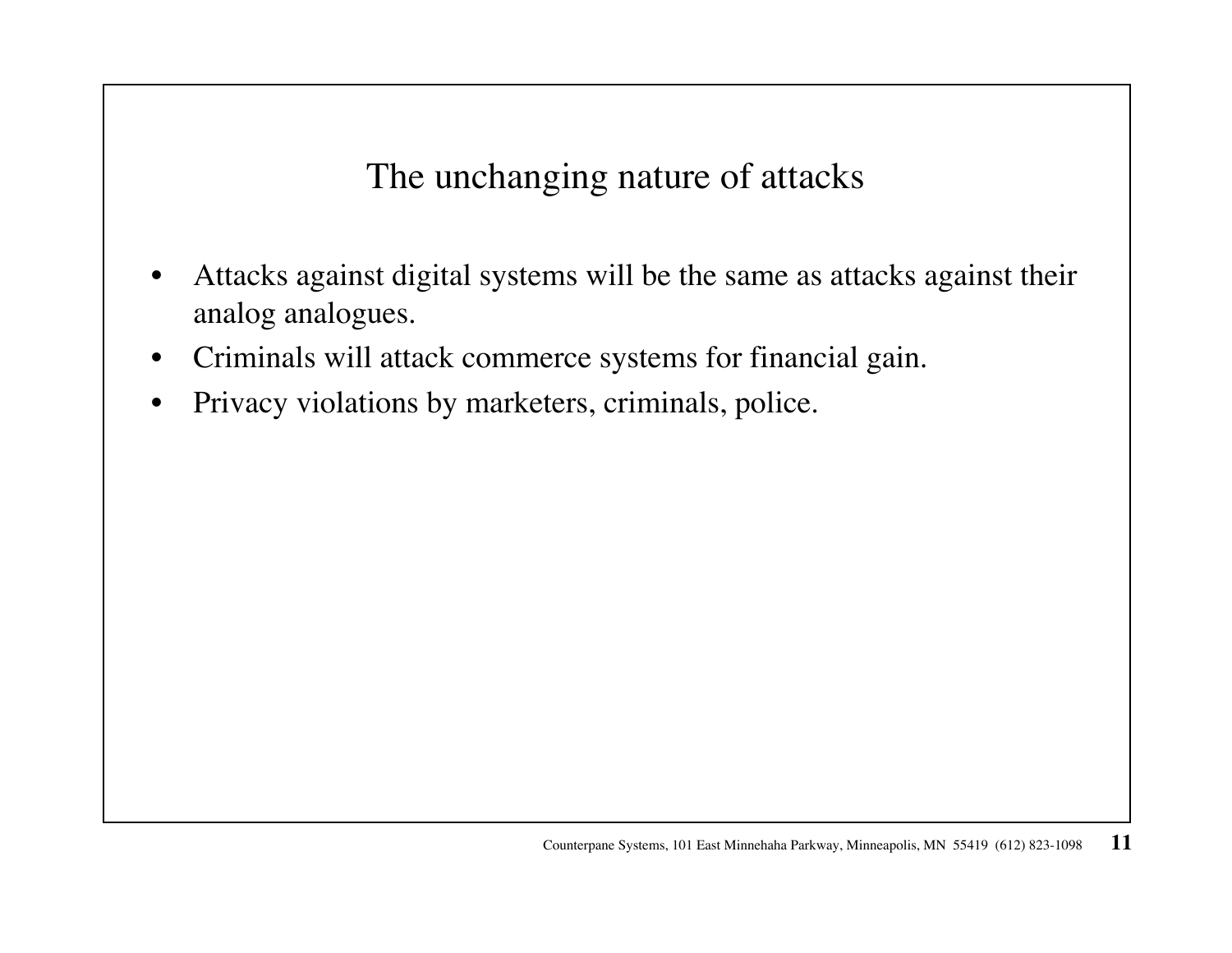The changing nature of attacks

- • Automation
	- Marginal profitability of each success acceptable
	- Marginal probability of success acceptable
	- Ease of casual privacy violations
- • Action at a distance
	- Difficulty of tracing attacker
	- Difficulty of prosecution
	- Jurisdiction shopping
- • Propagation of successful techniques
	- Hacker newsgroups, bulletin boards, mailing lists
	- Only the first needs skill; the rest can use software.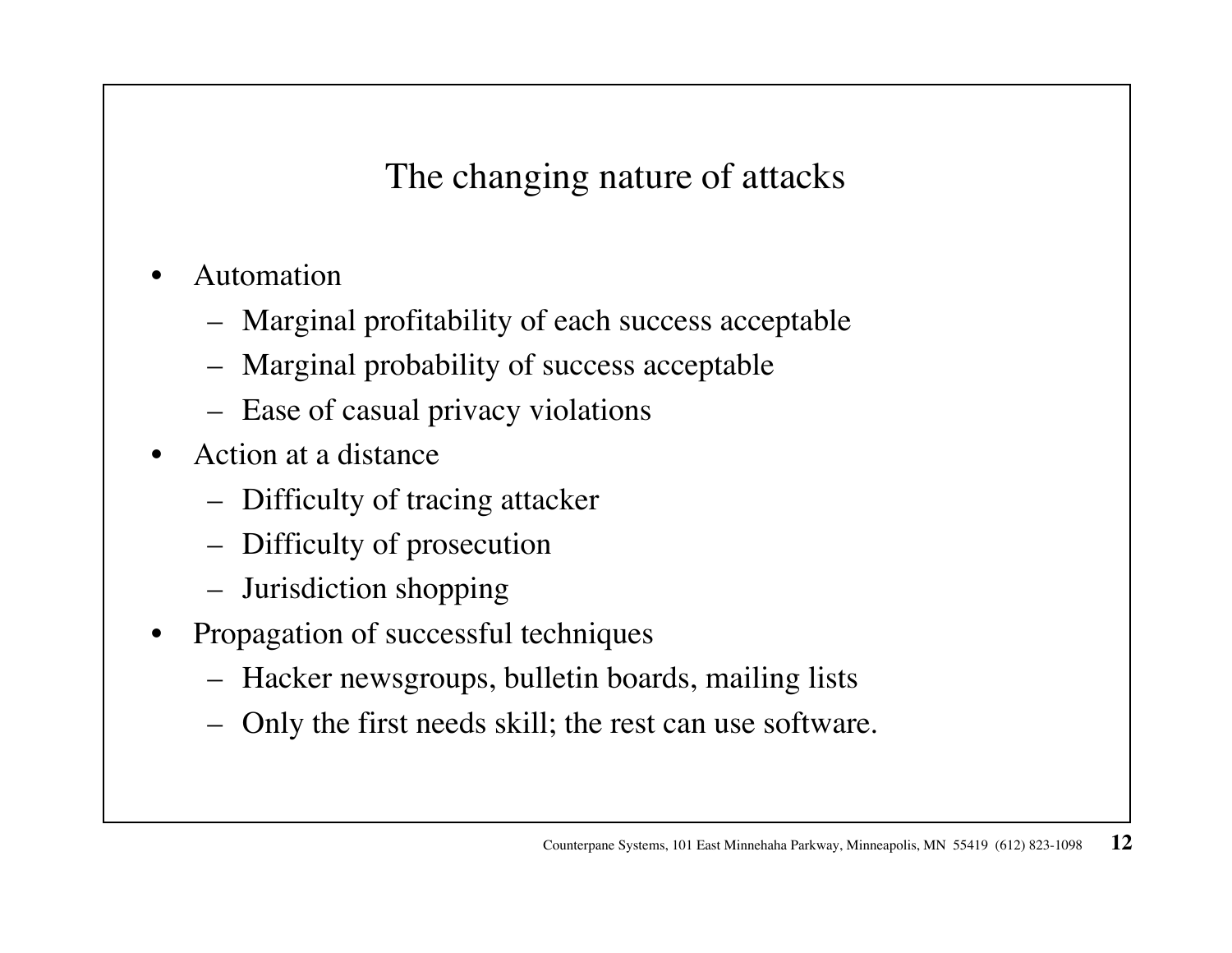#### Adversaries

- •Hackers: informal and institutional
- •Insiders
- •Lone criminals
- •Commercial espionage
- $\bullet$ Press
- •Organized crime
- •**Terrorists**
- •National intelligence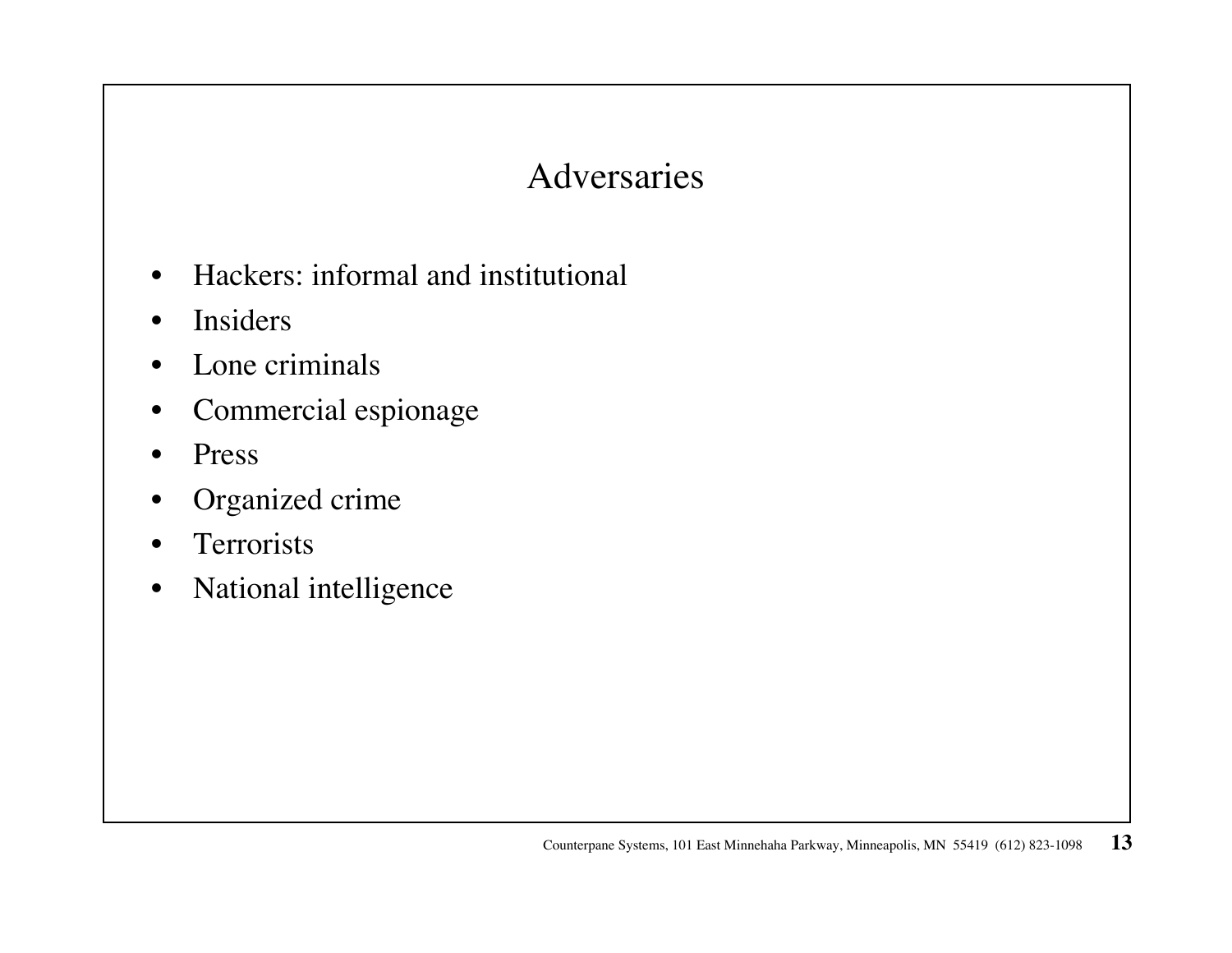#### Criminal attacks

- • "How can I acquire the maximum financial return by attacking the system?"
- •Forgery, misrepresentation, replay, repudiation
- $\bullet$ Generally opportunistic
- •Minimum necessary resources
- $\bullet$ Focuses on low-tech flaws
- •Focuses on the weakest systems
- $\bullet$ Medium risk tolerance: willing to risk job or jail time.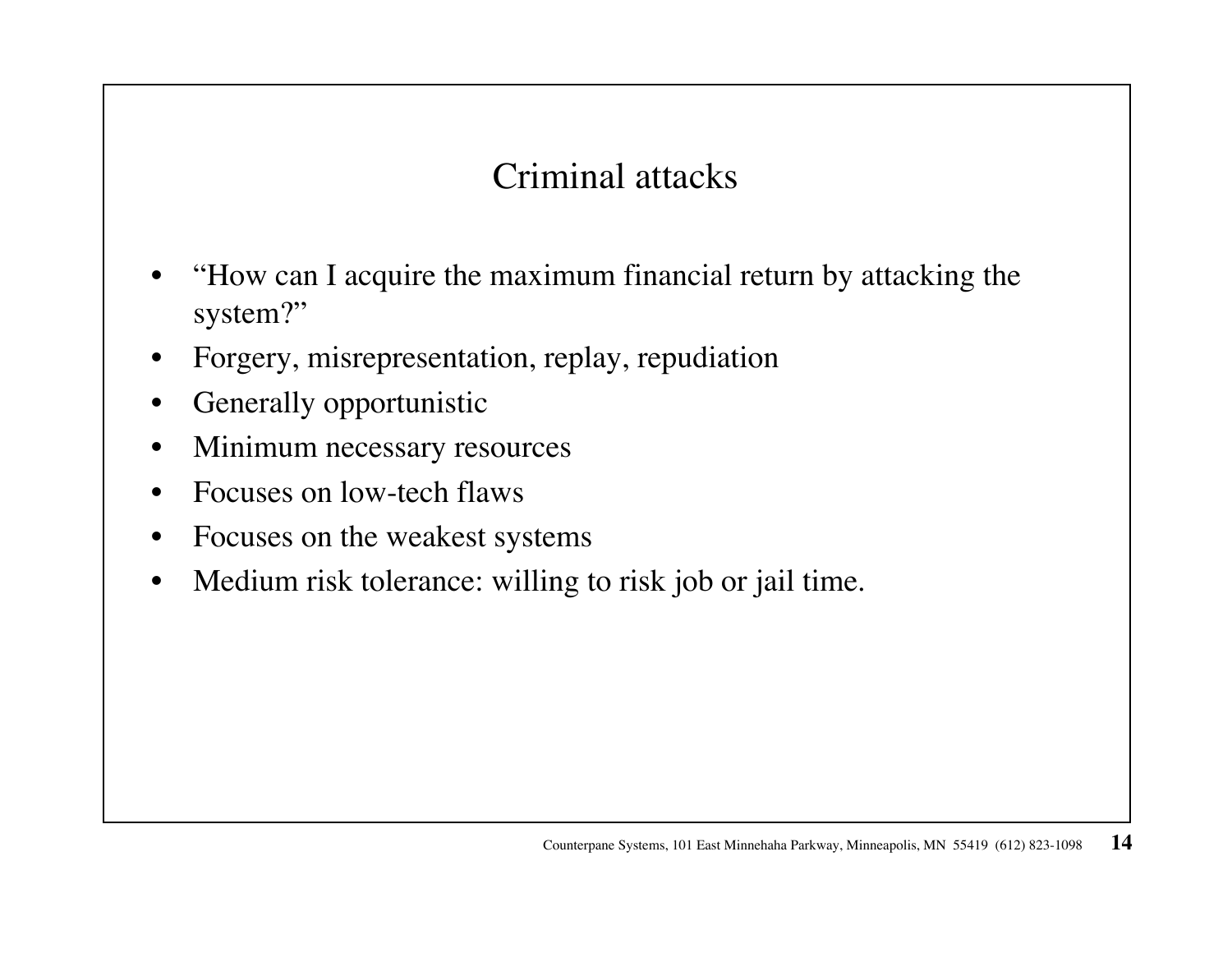#### Electronic commerce

- • Fraud has been attempted against all commerce systems:
	- Weighted scales, shaved coinage, counterfeit currency, fake stock certificates,
	- Check, credit card, and ATM fraud.
- • Electronic commerce will be no different.
	- Ease of automation
	- Difficulty of isolating jurisdiction
	- Speed of propagation
- • Audit is essential.
	- Preventing crime is a lot harder than detecting crime.
	- Detecting crime is not enough, you have to prove it in court.
- $\bullet$ Traditionally, fraud prevention has been reactive.
- •We need to be proactive.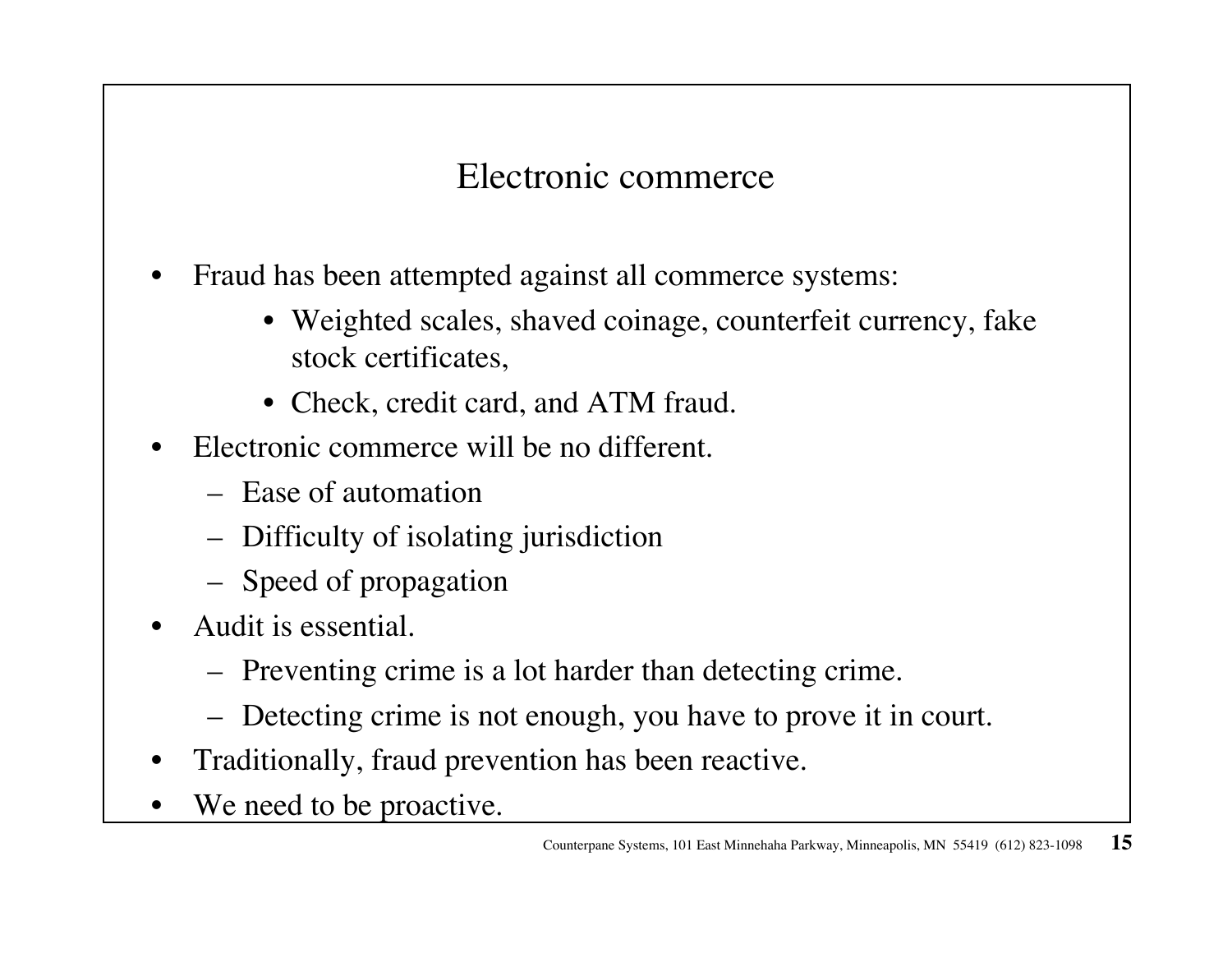# Identity Theft

- • As more identity recognition goes electronic, identity theft becomes easier.
- • As more systems require electronic identity recognition, identity theft becomes more profitable.
- $\bullet$ We have lived for 30 years in the fiction that "mother's maiden name" is good enough.
- •We will never get back to that point again.
- $\bullet$  Secure electronic commerce should not rely on electronic identity alone or security.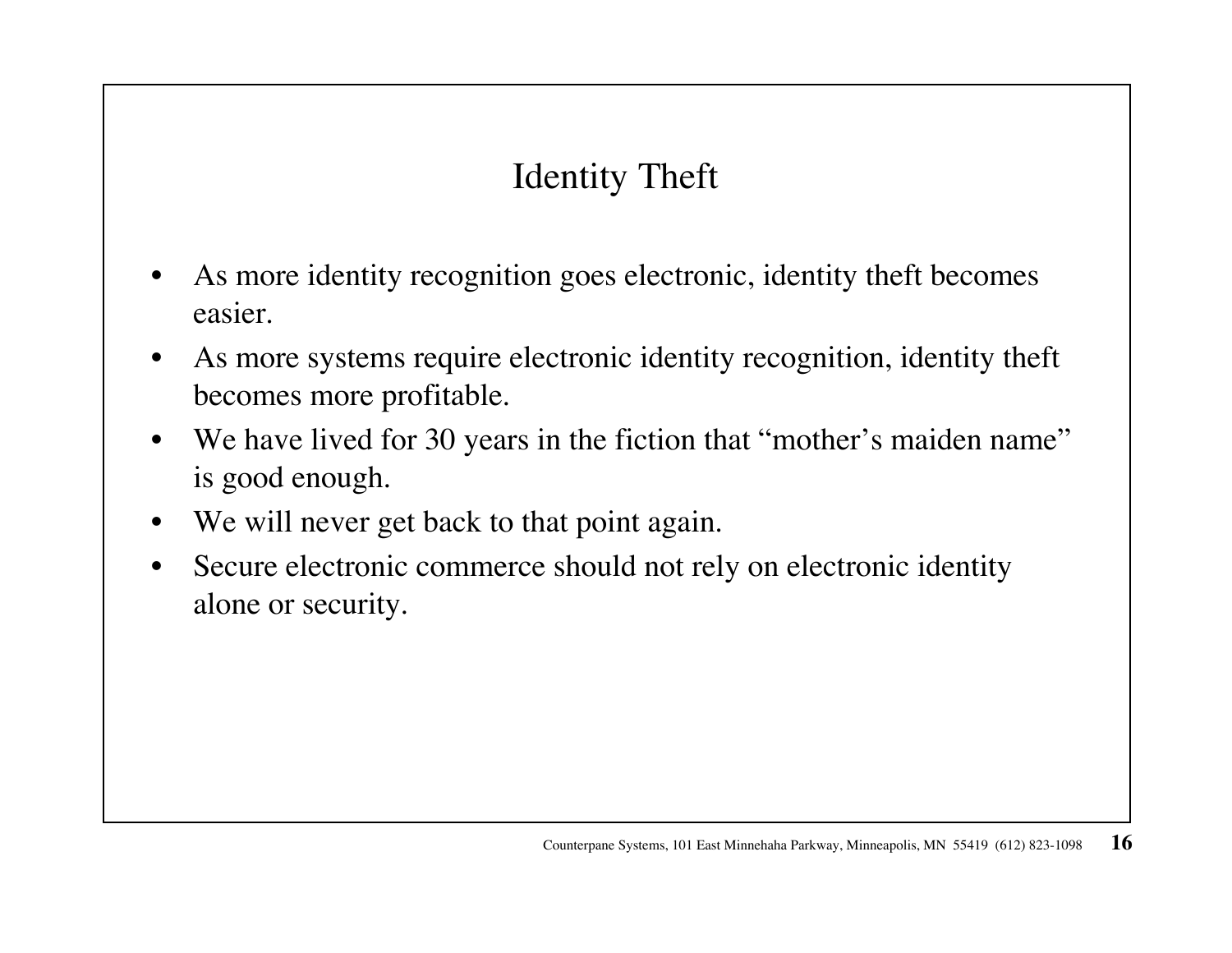#### Privacy violations

- • Targeted attack
	- Spying, stalking, industrial espionage
	- Cryptography can only protect up to the point where noncryptographic attacks become cheaper.
	- End-to-end cryptography can protect absolutely against noninvasive attacks.
- • Data harvesting
	- Generating a database of qualified "prospects."
	- Even moderate levels of cryptography, if ubiquitous, make the collection problem intractable.
	- Cryptography can protect absolutely.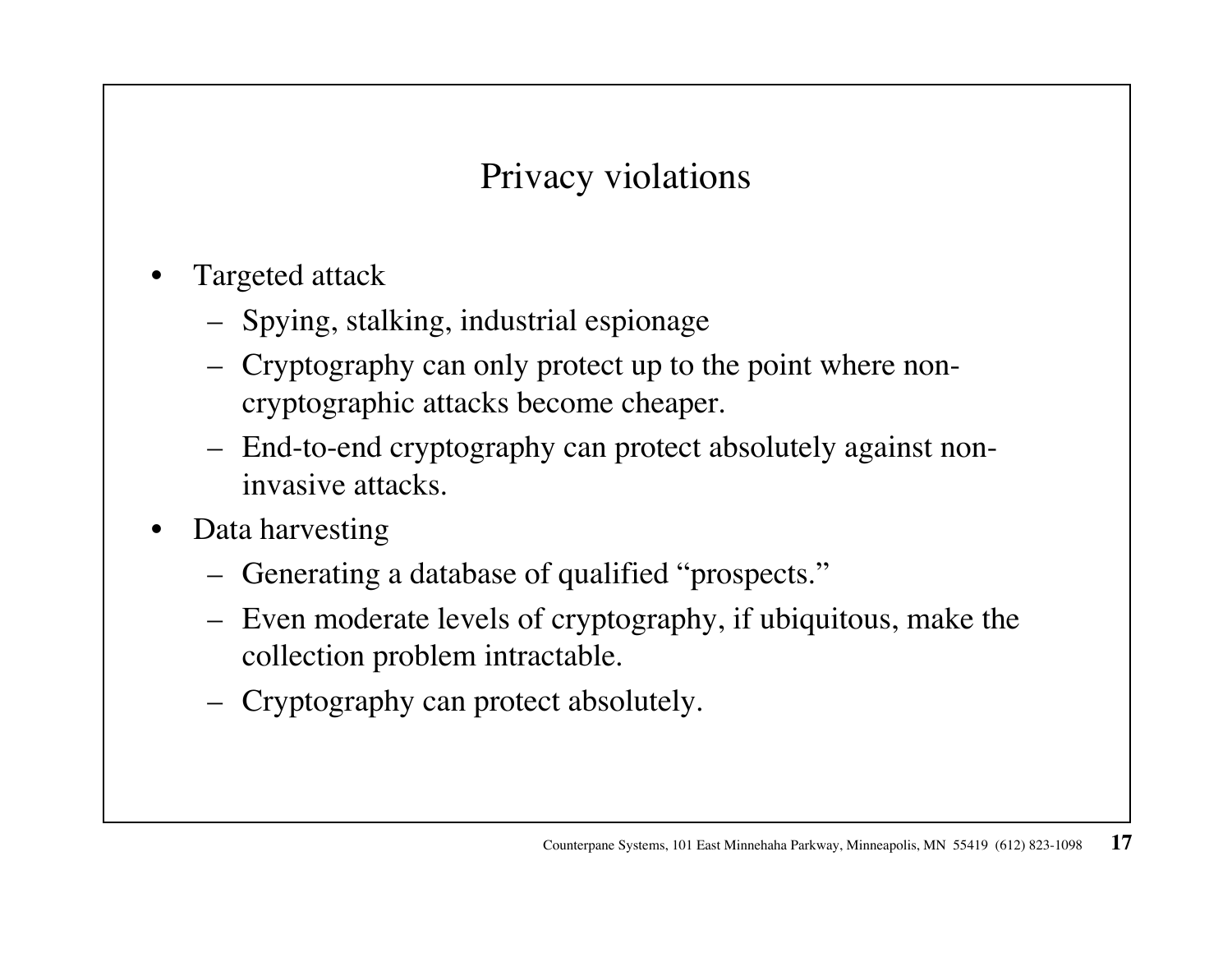#### Publicity attacks

- •"How can I get the most publicity by attacking the system?"
- • Attacker typically skilled, has access to significant resources and large amounts of time, but has few financial resources.
- $\bullet$  Low risk tolerance: attacker willing to risk publicity, but probably not jail time.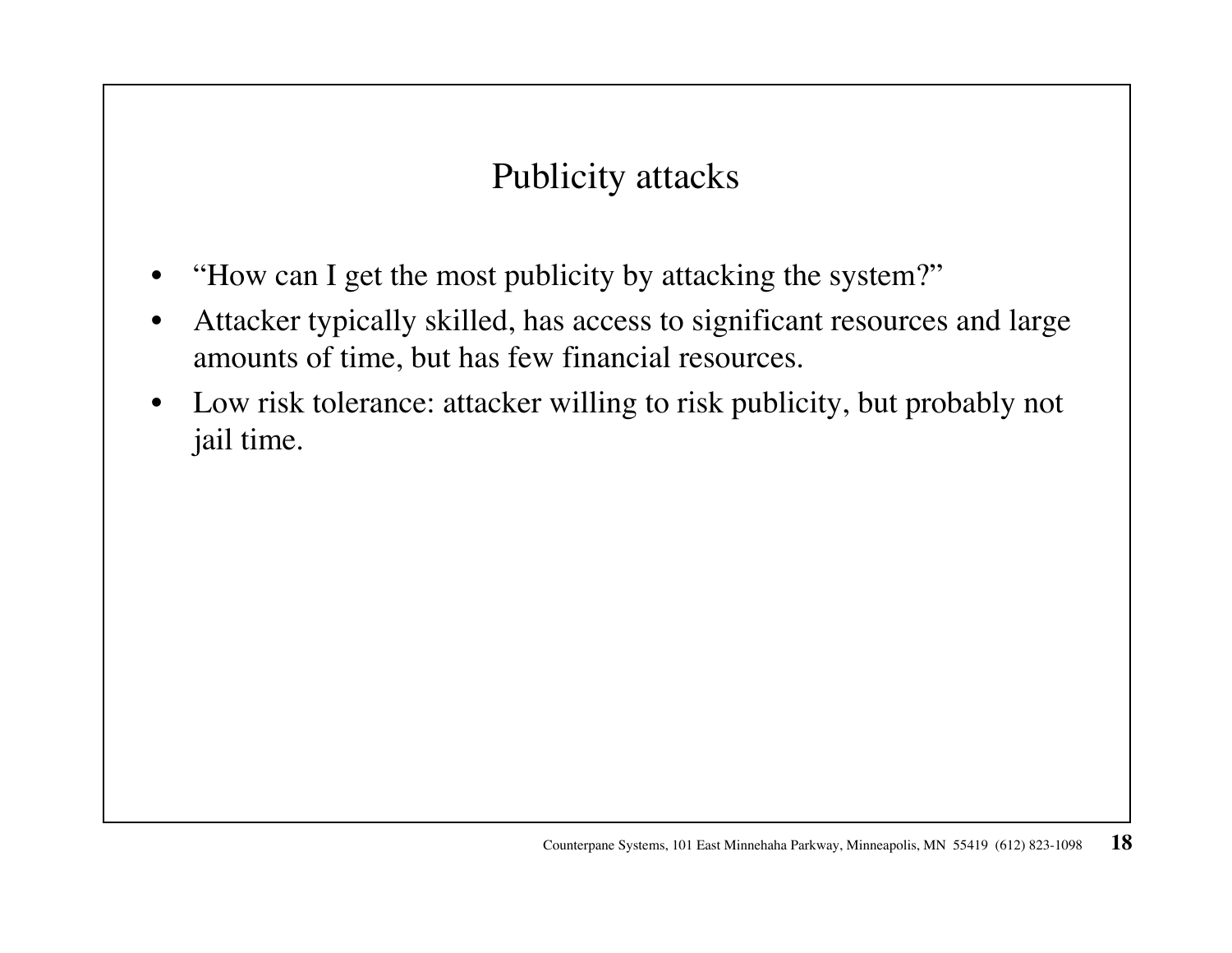#### Electronic vandalism

- $\bullet$ Form of publicity attack
- •Example: defacing web pages
- $\bullet$ No profit motive
- $\bullet$ Directed against "deserving" targets: political, corporate, etc.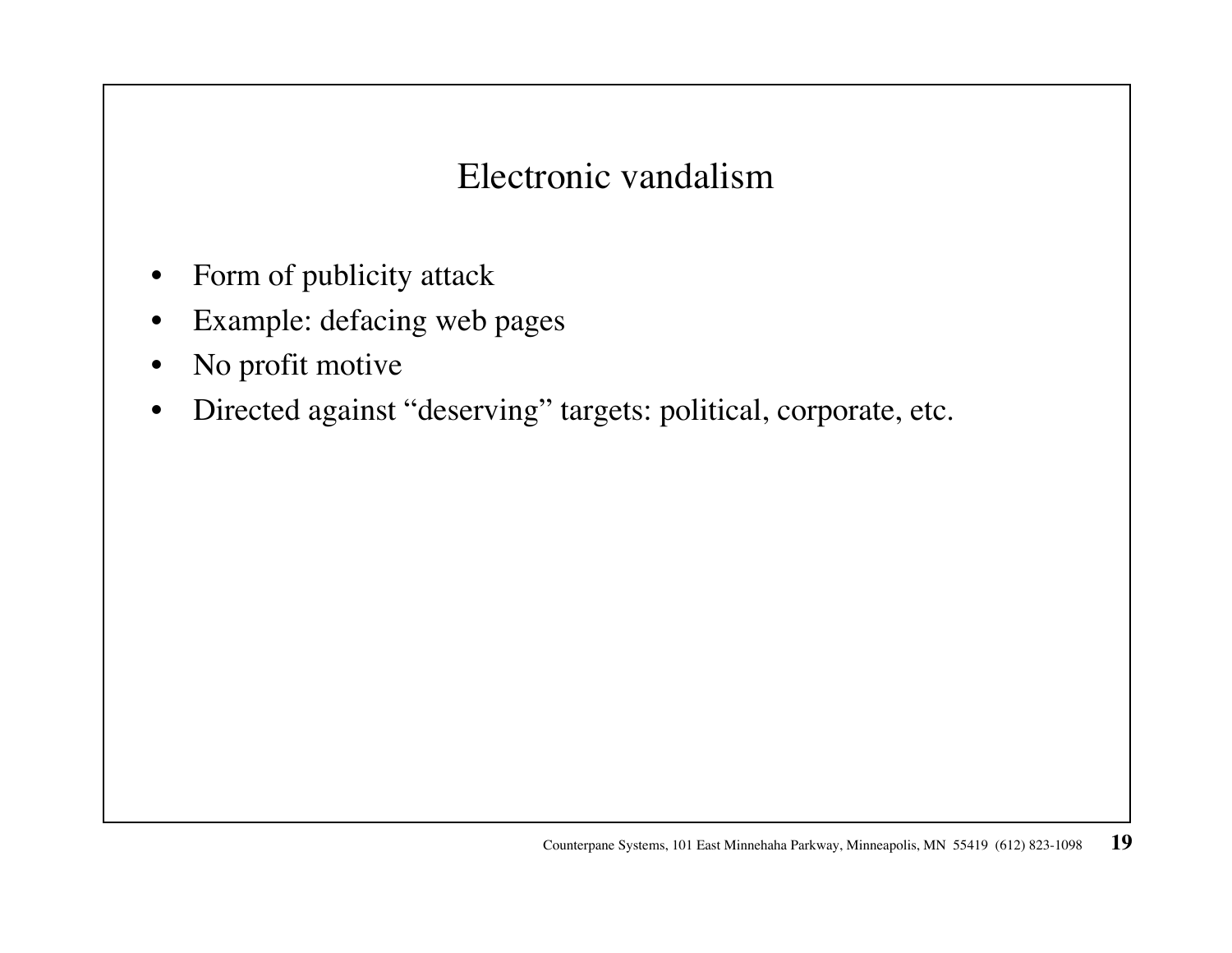#### Denial of service

- •Example: flooding e-mail servers
- •Almost impossible to protect against
- $\bullet$ Cyberspace is designed for communication
- •Only workable solution is to detect attacker and prosecute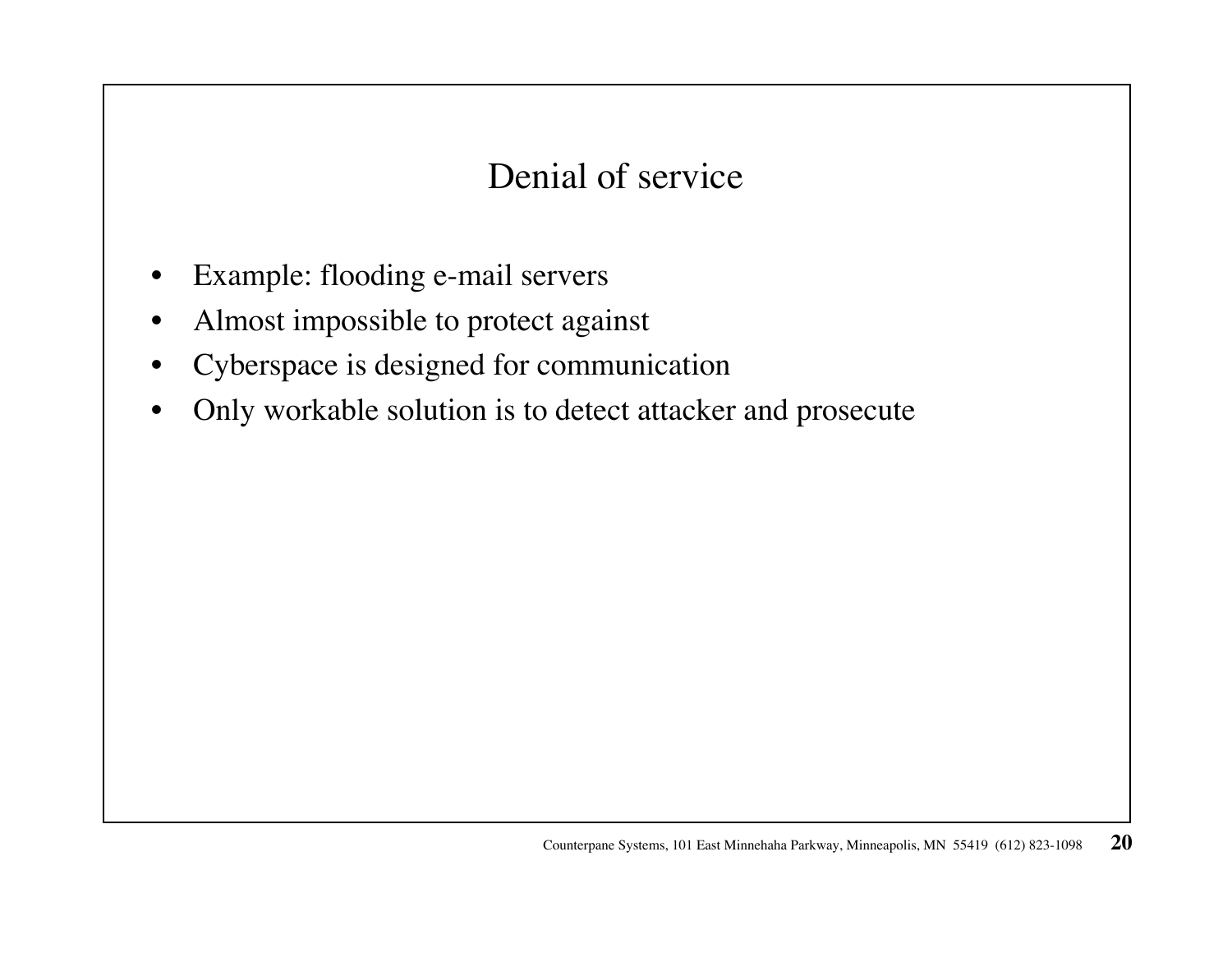## Legal attacks

- •"How can I discredit the system to prove my client's innocence?"
- • Attacker does not need to discover flaws; he just has to discredit the system in the eyes of a judge and jury.
- $\bullet$  Attacker can use the discovery process to demand details of target system.
- $\bullet$  Attacker has all the resources of the publicity attack, plus significant financial support.
- •Can be a well funded attack.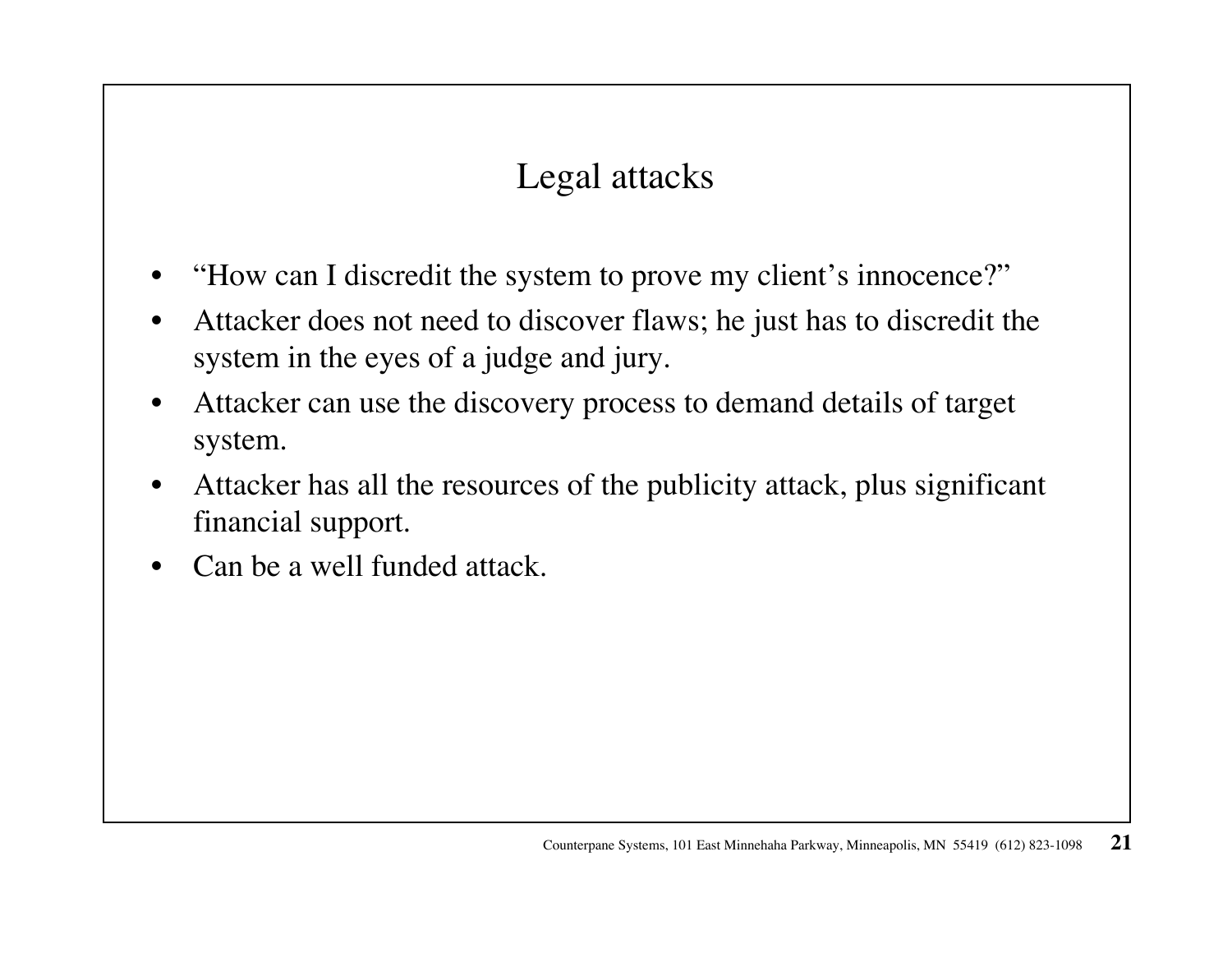#### Information warfare

- •Terrorism
- •Covert operations
- $\bullet$ Against individuals, companies, countries
- •Against particular systems or parts of infrastructure
- $\bullet$  Attack could originate from foreign soil
	- Jurisdiction problem.
- $\bullet$ High risk tolerance: willing to risk life and limb
- •Possibly very well funded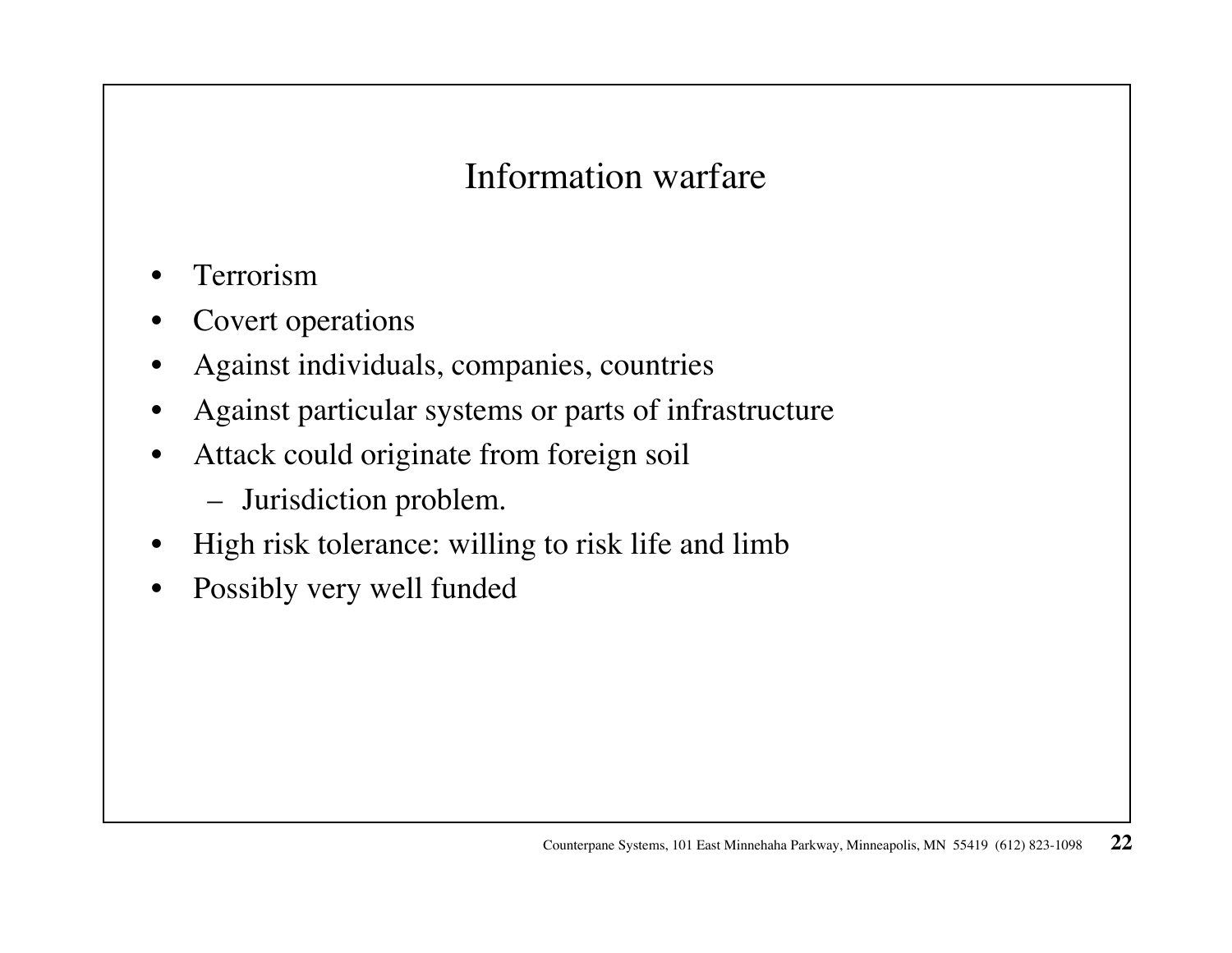Attackers have it easier

- $\bullet$ Attackers cheat.
- • And the odds are in their favor.
	- An attacker needs to find one successful attack.
	- A defender needs to protectt against every possible attack.
- $\bullet$ They can use techniques defenders never considered.
- •They don't have to follow the defender's threat model.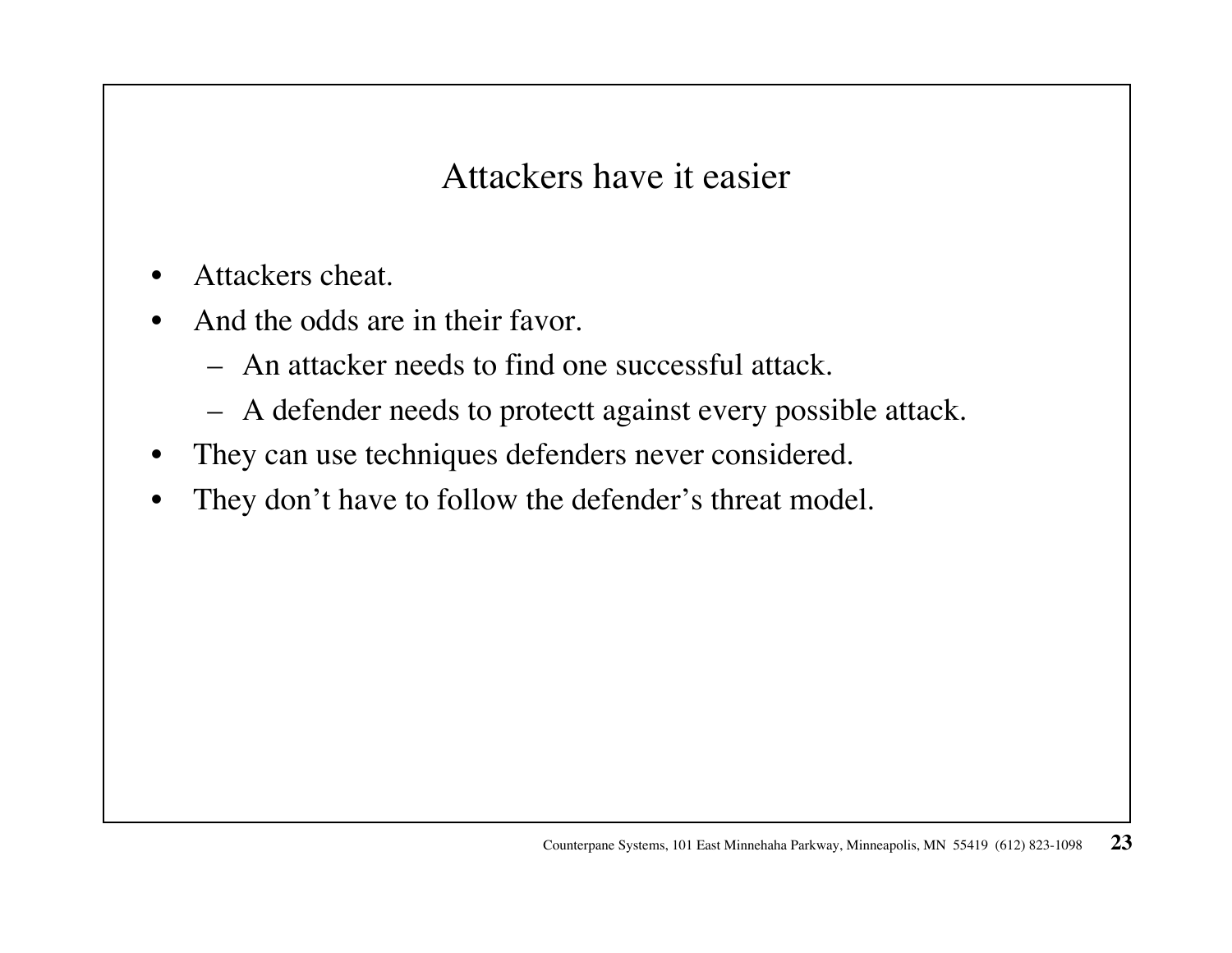# WHAT CRYPTOGRAPHY CAN AND CAN'T DO

Counterpane Systems, 101 East Minnehaha Parkway, Minneapolis, MN 55419 (612) 823-1098 **24**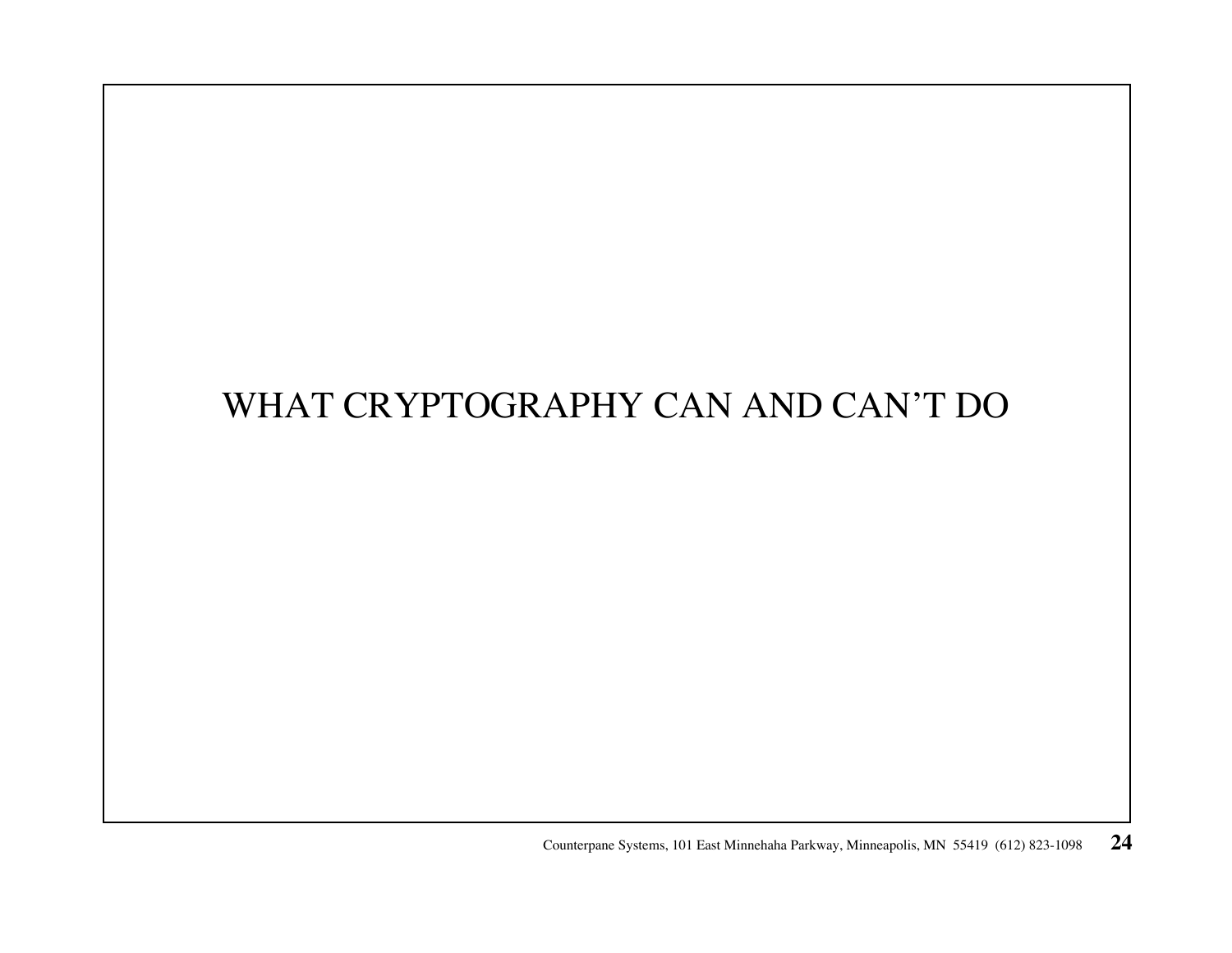Basic Tools of Cryptography

- • Symmetric encryption
	- Provides secrecy among parties who share a common key.
- $\bullet$  Message authentication codes
	- Provides integrity checking and authentication
- $\bullet$  Public-key encryption
	- RSA allows someone to receive secret messages from people he hasn't met yet.
	- Diffie-Hellman key exchange establishes a secret over an insecure channel.
- • Digital signature schemes
	- Establishes integrity, authenticity, and non-repudiation.
- • Secure hash functions
	- Used to reduce a message to a fixed size for signature.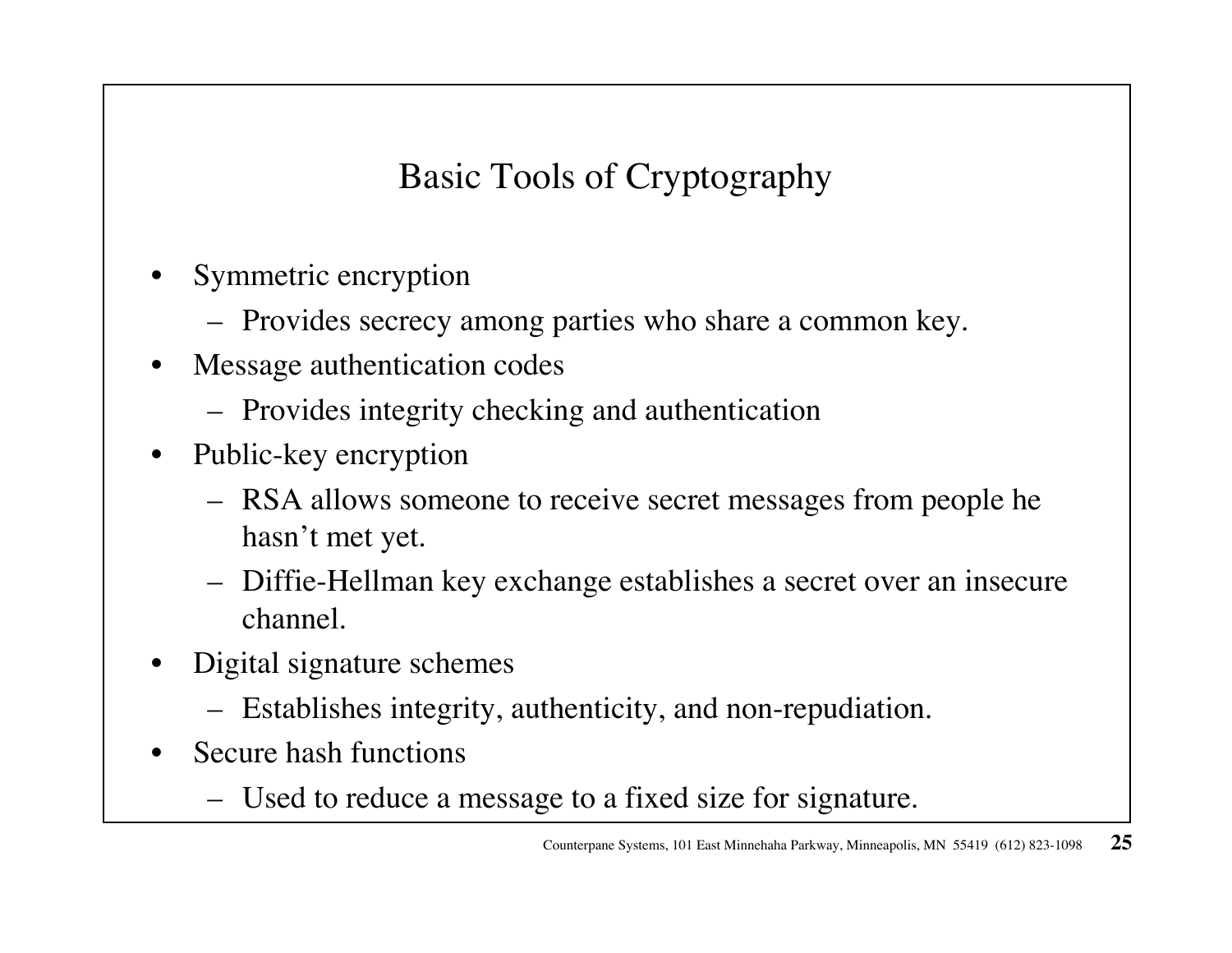Security problems solved by cryptography

- •Privacy of stored data, messages, and conversations
- •Secure electronic commerce
- $\bullet$ Transaction non-repudiation
- •User and data authentication
- $\bullet$ E-mail security (encryption and authentication)
- $\bullet$ Secure software updates
- $\bullet$ Multi-party control
- $\bullet$ Secure audit logs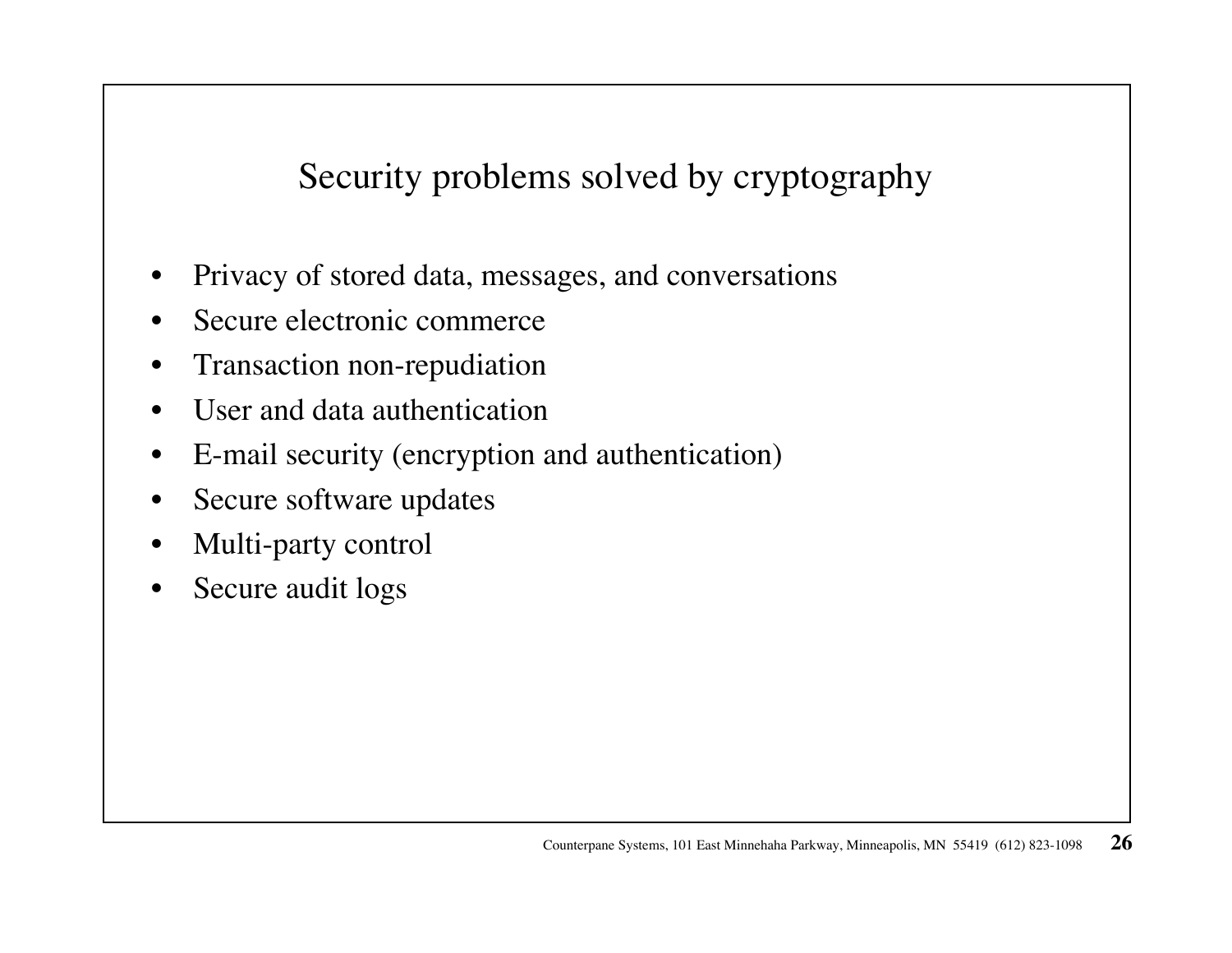Why cryptography can't really solve any of them

- • The realities of the system often prevent cryptography from being applied where it is required.
- •Implementation much harder than stringing these tools together.
- •Mistakes are often added elsewhere in the process.
- • There's lots of good cryptography out there; the problem is figuring out how to use it properly.
- • Given any set of security criteria, it is possible to design a system that meets the criteria and is still insecure.
- •"Buzzword compliant" is not enough.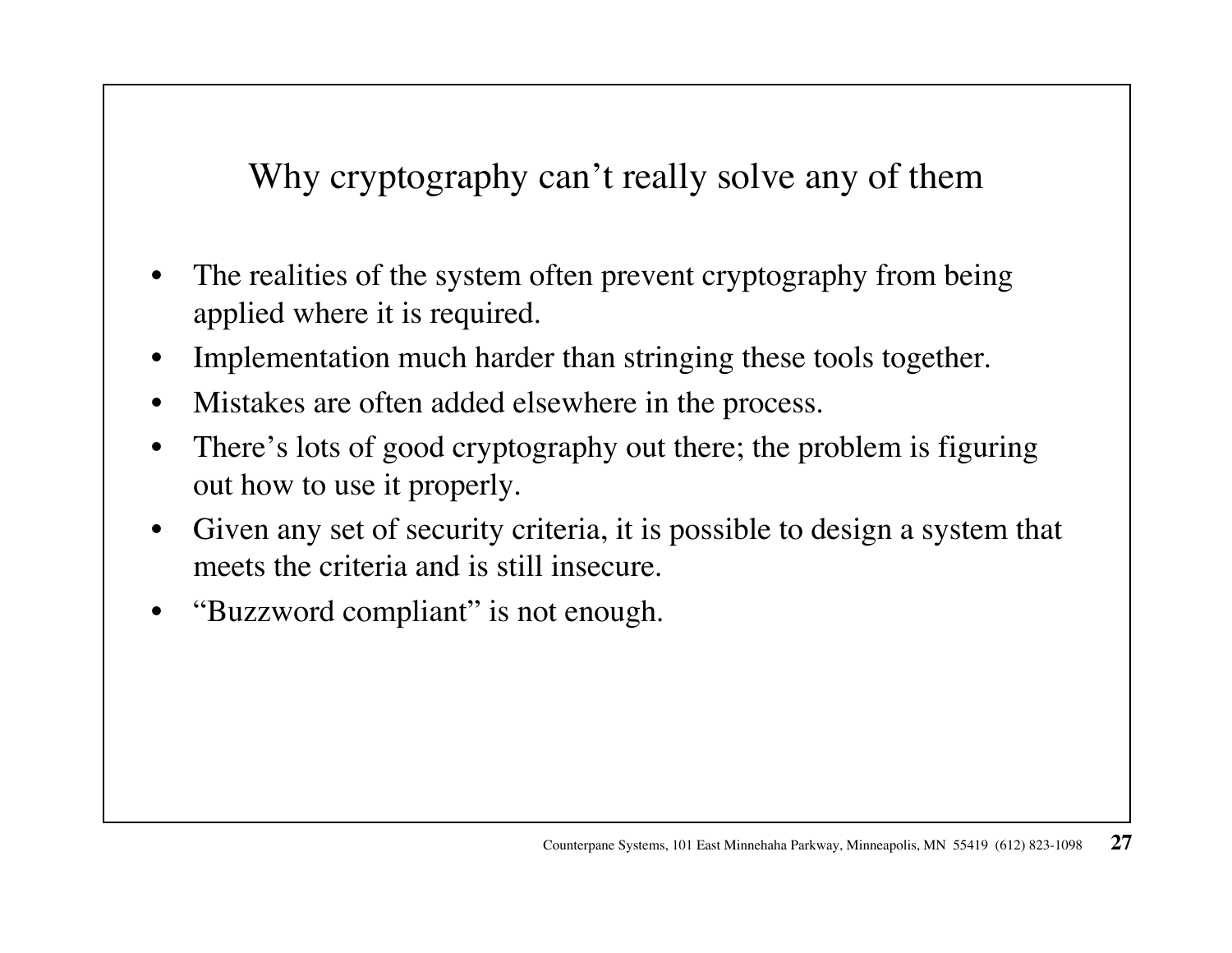Non-cryptographic parts of the solution

- • Trust management
	- Trust is a complex social phenomenon, and cannot be solved with a single "certificate."
	- –There is no global name space in the world.
	- There is no single level of assurance in the world.
	- Certificates are useless without some sort of liability.
- • Access control
	- Authentication is not the same thing as authorization.
	- Authentication is automatic; authorization requires thought.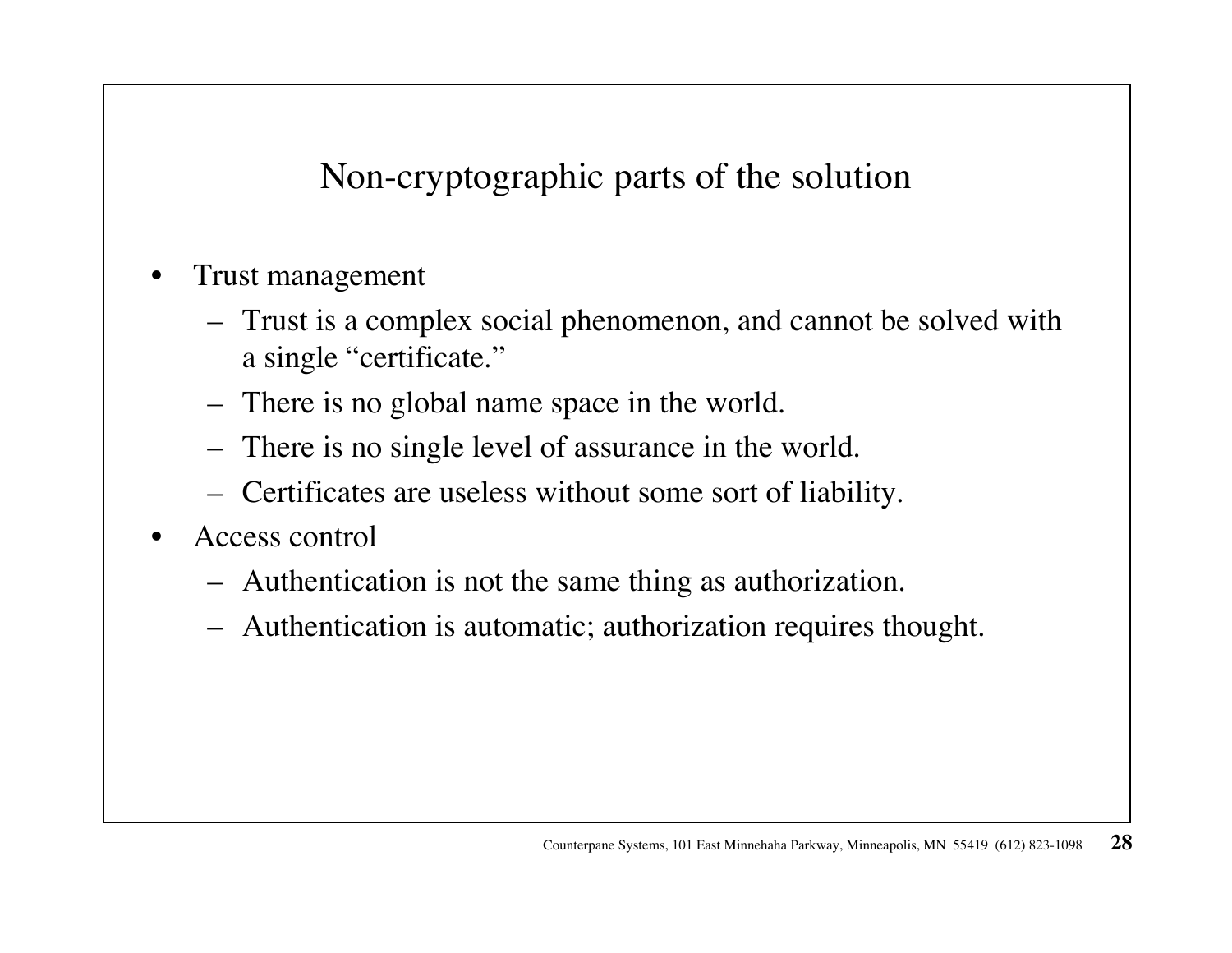Non cryptographic parts of the solution (cont.)

- • Human-computer transferance
	- Computer security works in the digital realm; transferring things from people to the digital world is very difficult.
	- There is no assurance that what you see is what you get.
	- There is no assurance that what you get actually works.
- $\bullet$  Human-computer interactions
	- Security works better when it is visible to user.
	- On the other hand, user doesn't want to see security.
	- People find security intrusive.
	- People work around security measures.
	- People can't make intelligent security decisions.
- • Passwords
	- People can't choose, remember, or keep good secrets.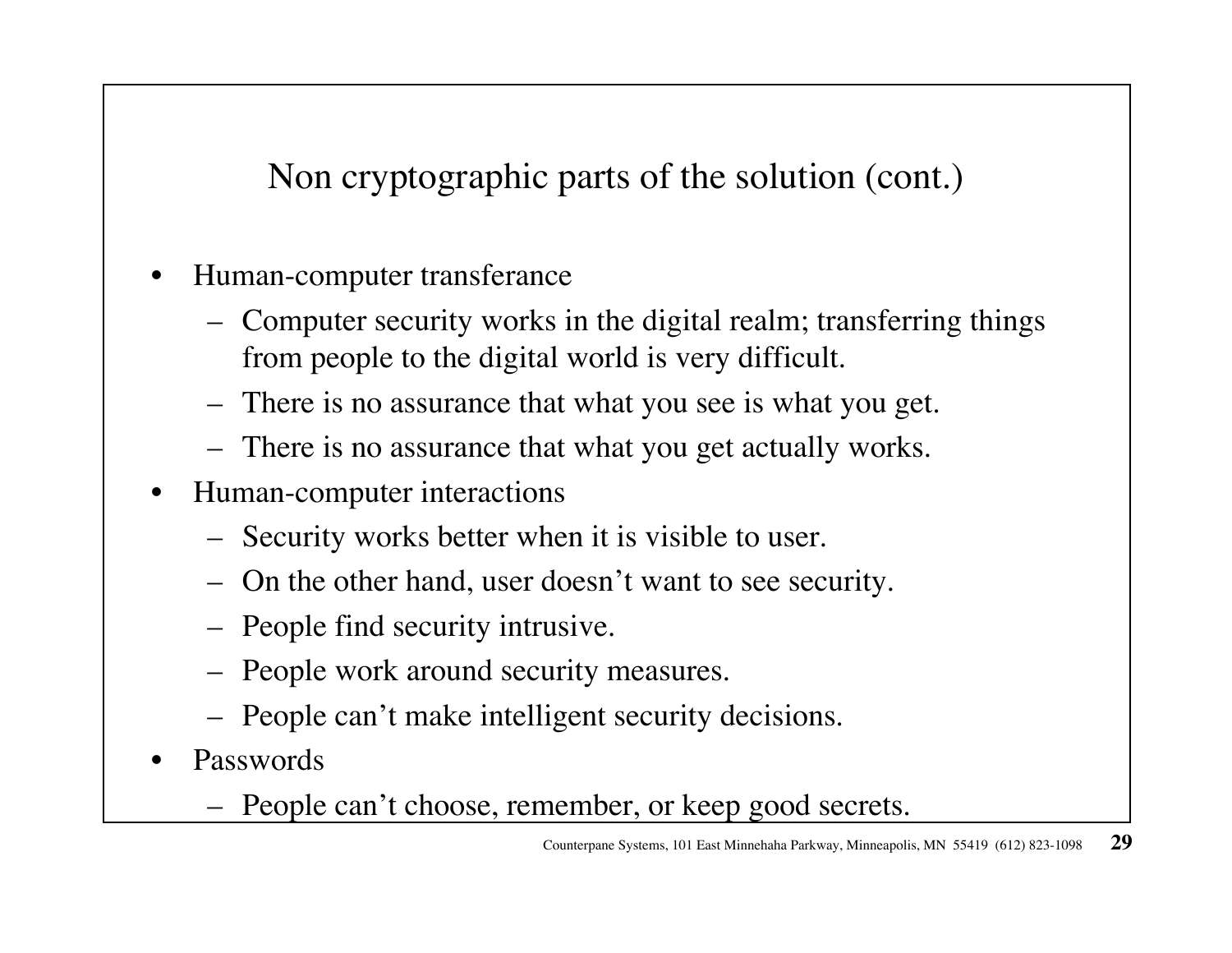Non cryptographic parts of the solution (cont.)

- • Secure perimeters
	- Tokens: smart cards, access tokens, electronic wallets, dongles, hardware meters.
	- Tamperproof hardware is impossible.
	- Tamper resistant hardware is mostly impossible.
	- Tamper-evident hardware might work, sometimes.
	- Many systems rely on this anyway
	- – Any system where the device and the secrets within the device are under the control of different people has a fundamental security flaw.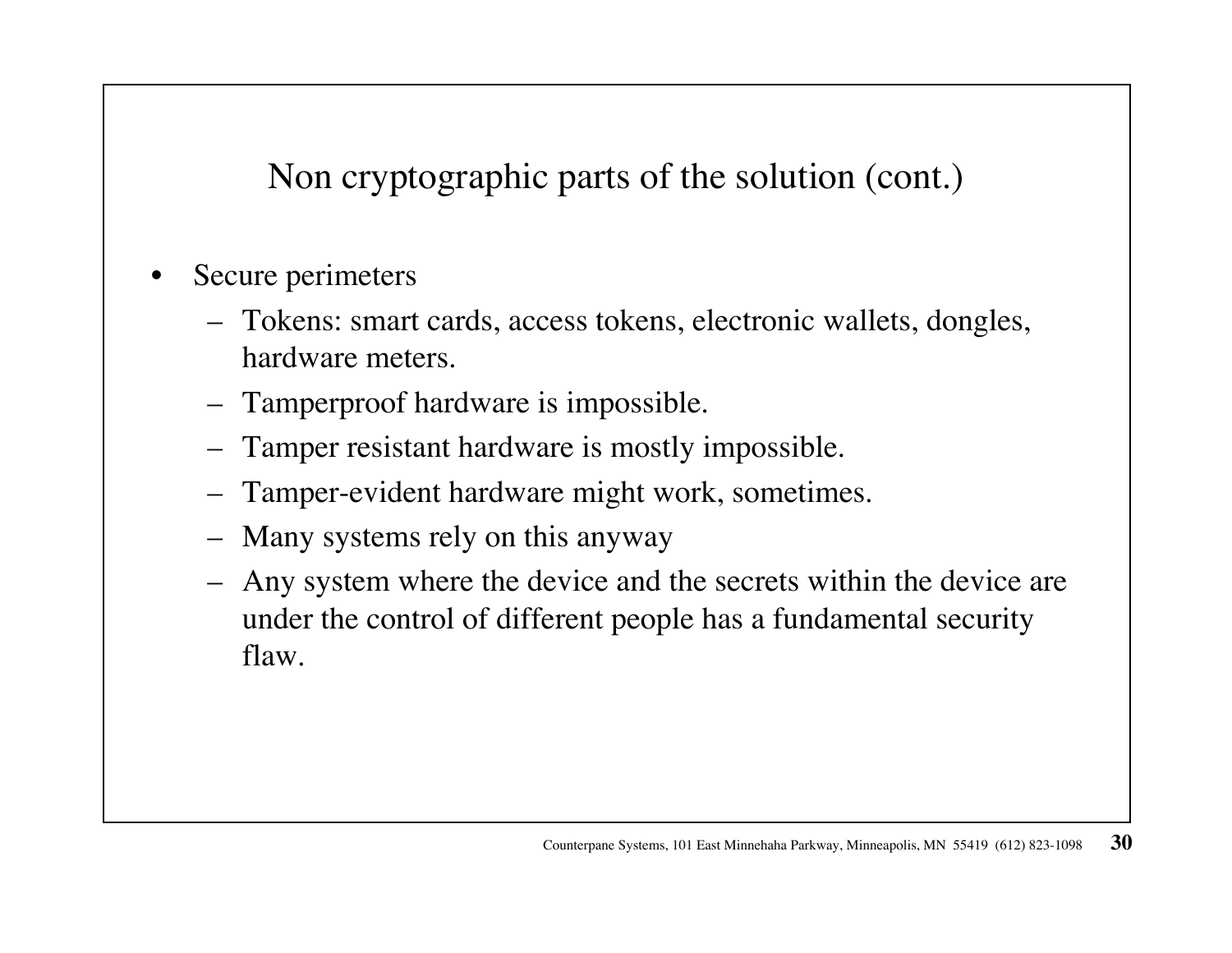Non cryptographic parts of the solution (cont.)

- • Key-escrow/key-recovery/GAK
	- It is easy to implement key backup, because it is in the interest of the user.
	- It is very difficult to implement GAK (Government Access to Key), because it is contrary to the interests of the user and must survive a hostile user.
- • Relationships
	- Systems can leverage relationships between the parties.
	- An ongoing relationship reduces the incentive to attack the system, and increases the liklihood of detection.
	- Reputation can be important
	- Anonymous systems are much riskier.
- •Protocols that rely on the "ethics of strangers"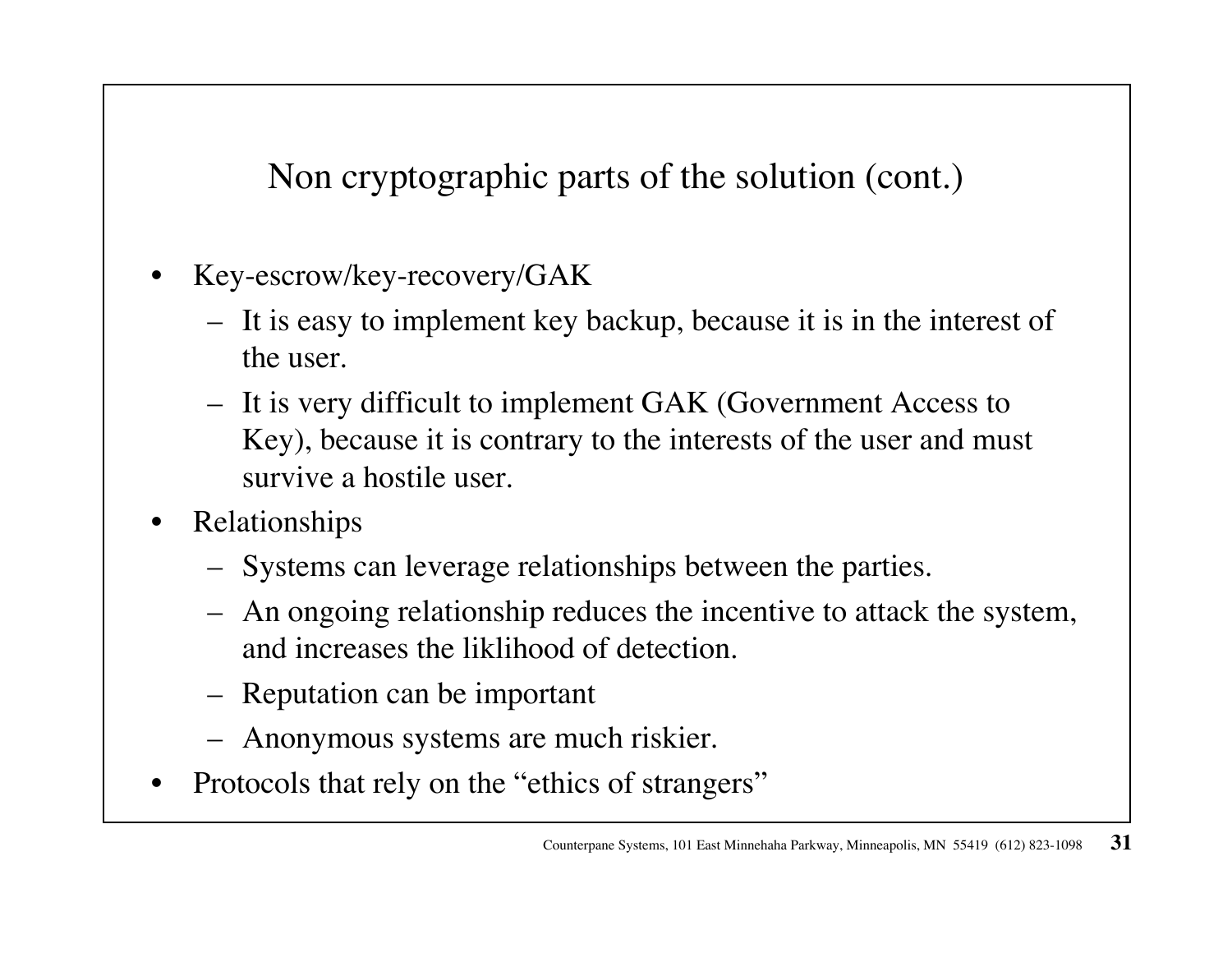The problem of testing security

- • Flaws can be, and are, everywhere.
	- Areas of vulnerability include threat model, system design, implementation, user interface.
	- Two secure subsystems can interact to create new flaws.
- • These flaws are common, and invisible
	- Security is orthogonal to functionality.
	- There is no such thing as a comprehensive security checklist.
	- Often the only feedback available to developers is the discovery ( sometimes via the media) that they failed.
	- No amount of beta testing can ever uncover a security flaw.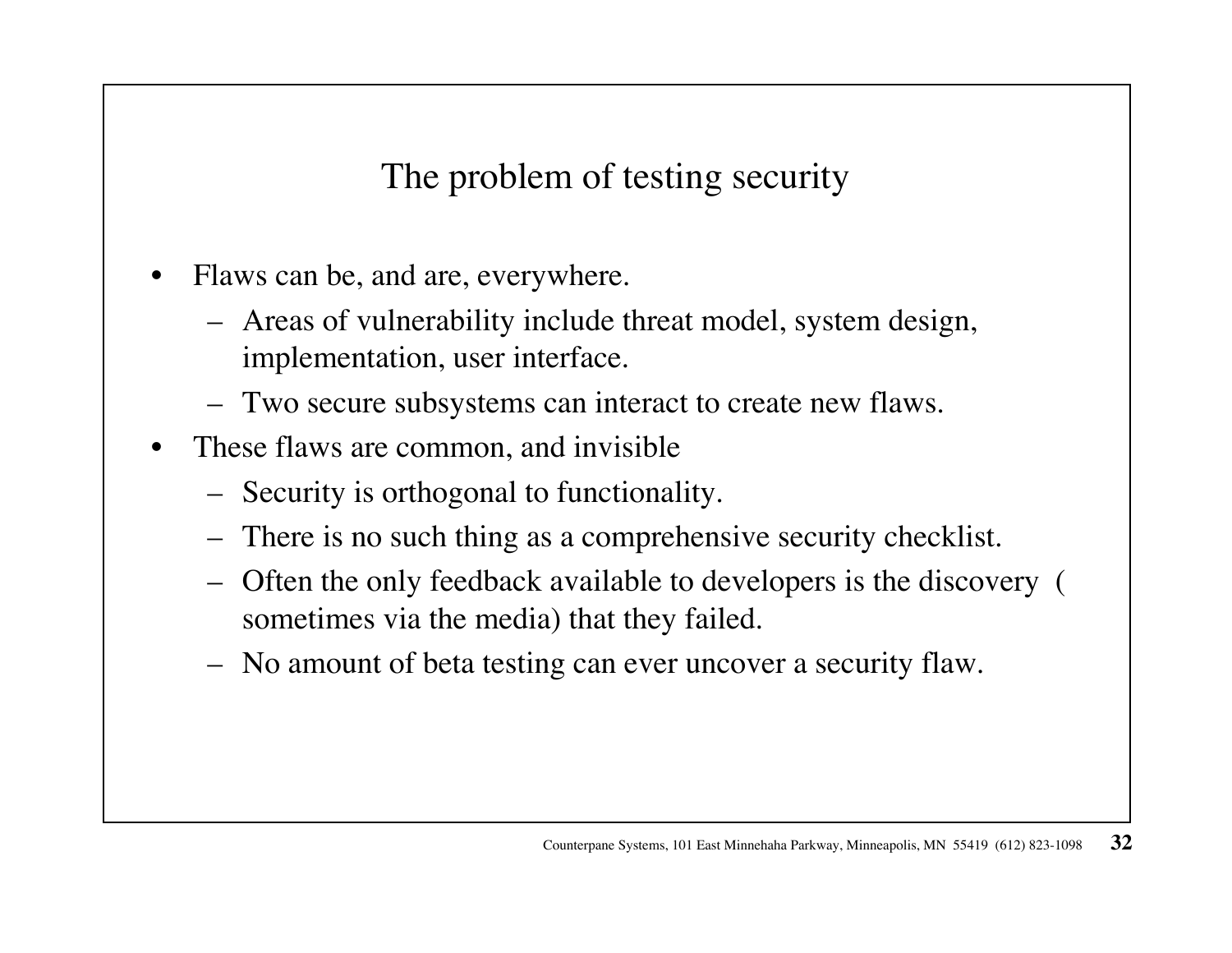The problem of testing security (cont)

- • Experienced security testing can discover flaws.
	- Testing for any given weakness is easy.
	- Testing for all known weaknesses is very hard.
	- Testing for all possible weaknesses is impossible.
- • Workable solutions
	- Hire experiences cryptosystem and security designers.
	- Test the system against a comprehensive attack list.
- • Cryptography doesn't have to be perfect, but the risks have to be manageable.
	- "A secure computer is one that has been insured."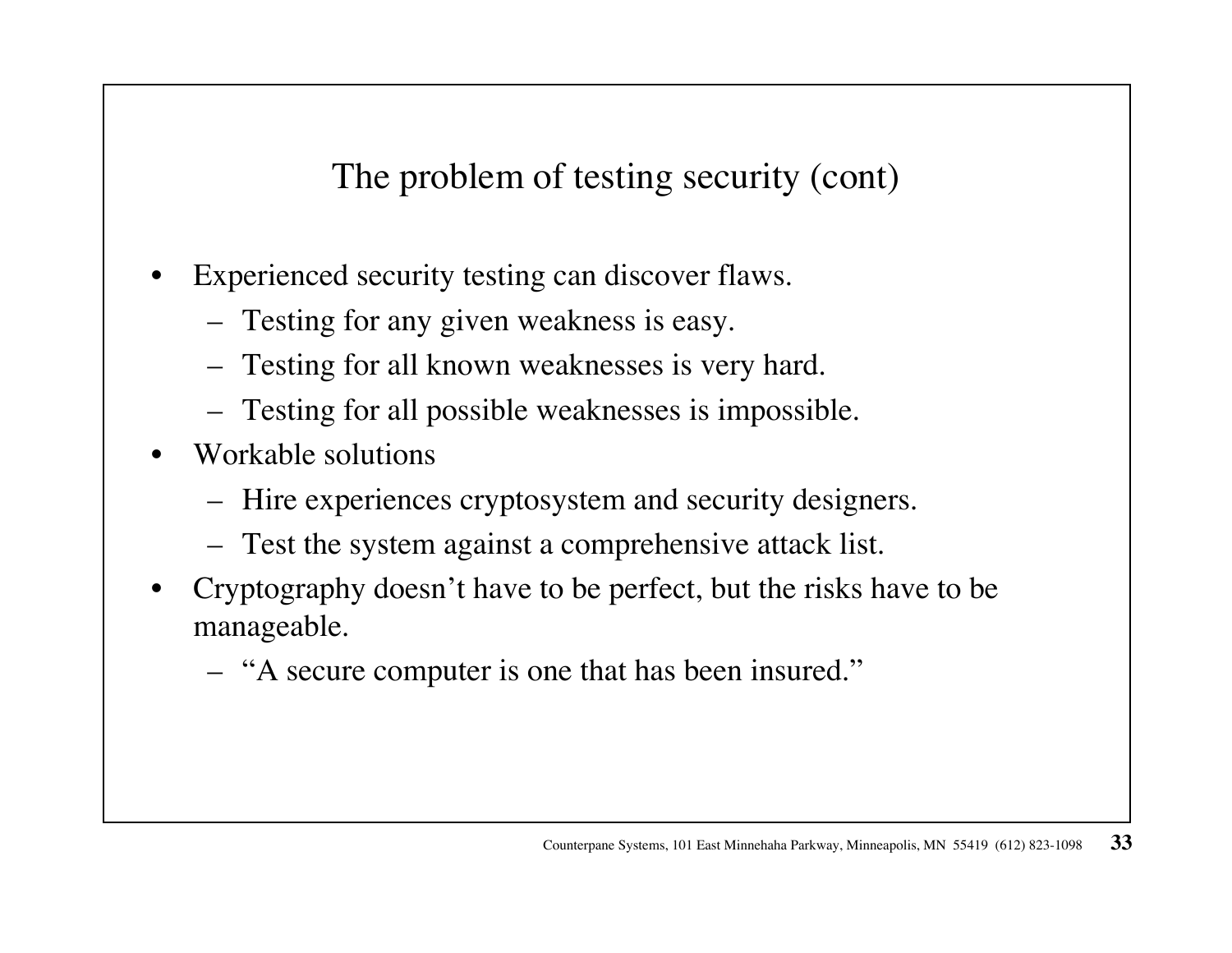# Needs for Privacy

- •Most businesses (and governments) don't need long-term security
- •Mailing lists, business plans, negotiations, product research
- $\bullet$ Commerce privacy needs are moderate.
- •Financial information might need to be secure for a decade.
- $\bullet$ Exceptions are embarrassments: personal, political, or business.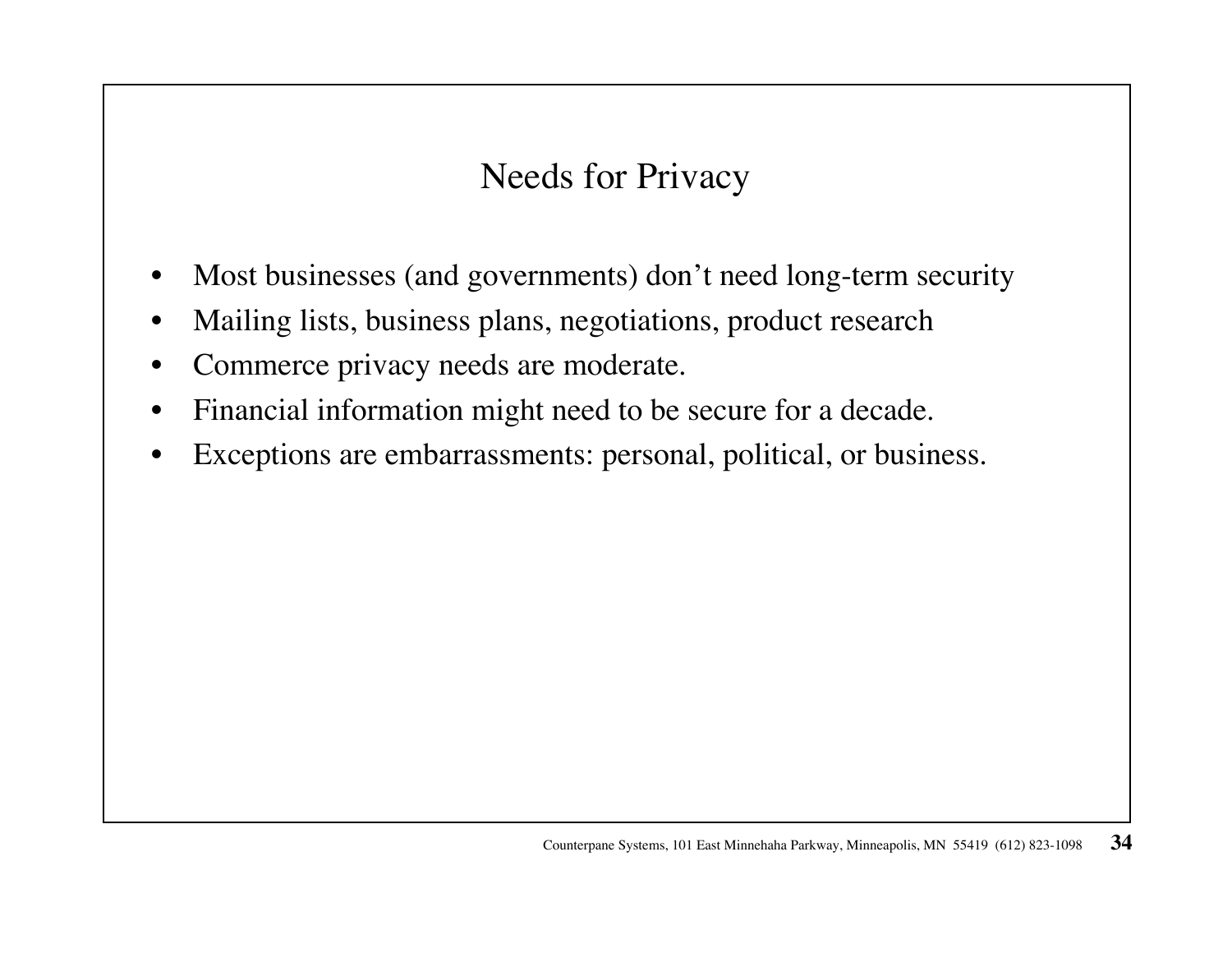Needs for Authentication

- •Authenticating sessions versus authenticating transactions
- •Strength depends on application and transaction value
- $\bullet$ Need for audit trail depends on application
- • Audit trail must not only determine who committed fraud; it must be able to convince a jury that the person committed fraud, while at the same time not compromising the future security of the system.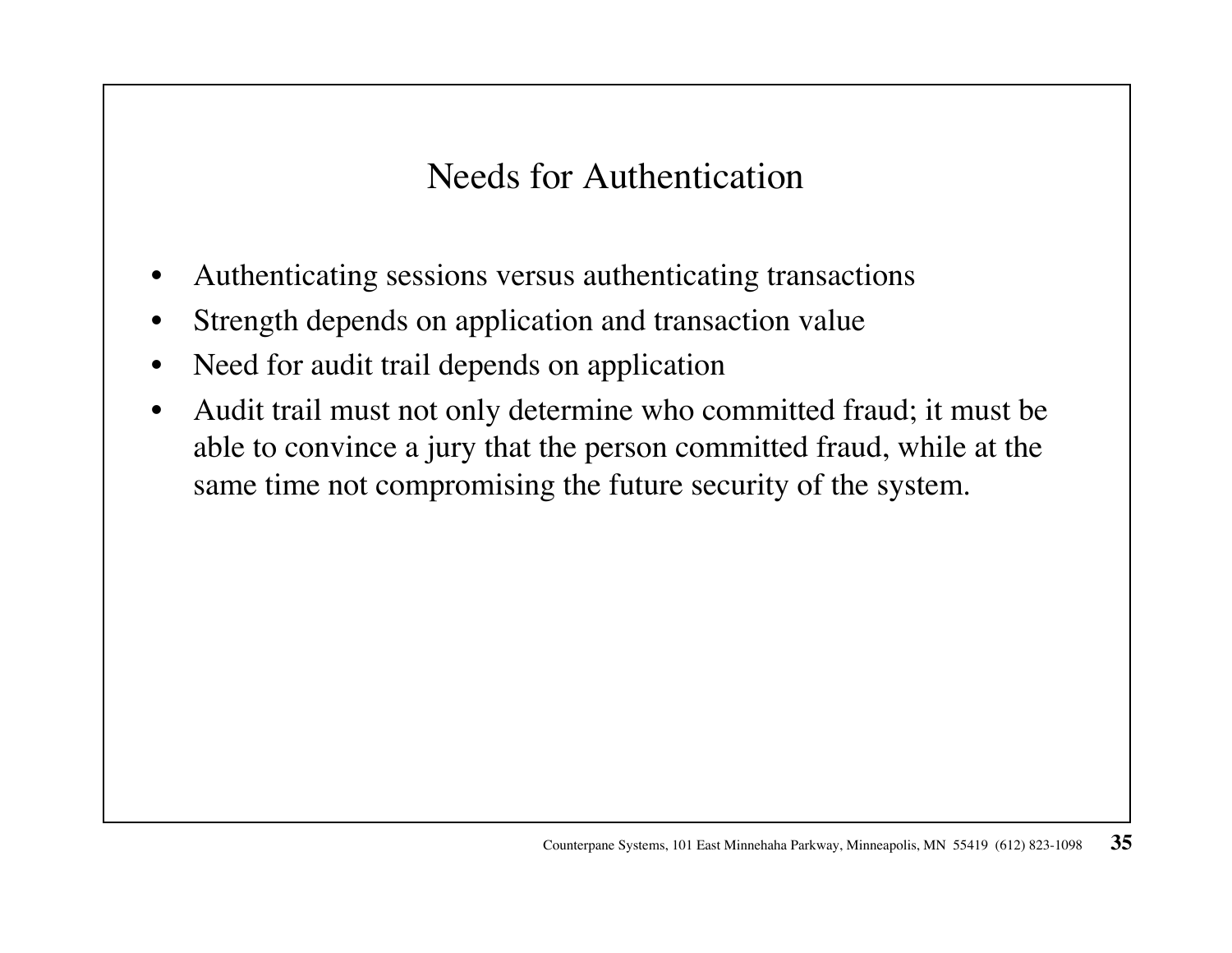# EVALUATING CRYPTOGRAPHIC PRODUCTS

Counterpane Systems, 101 East Minnehaha Parkway, Minneapolis, MN 55419 (612) 823-1098 **36**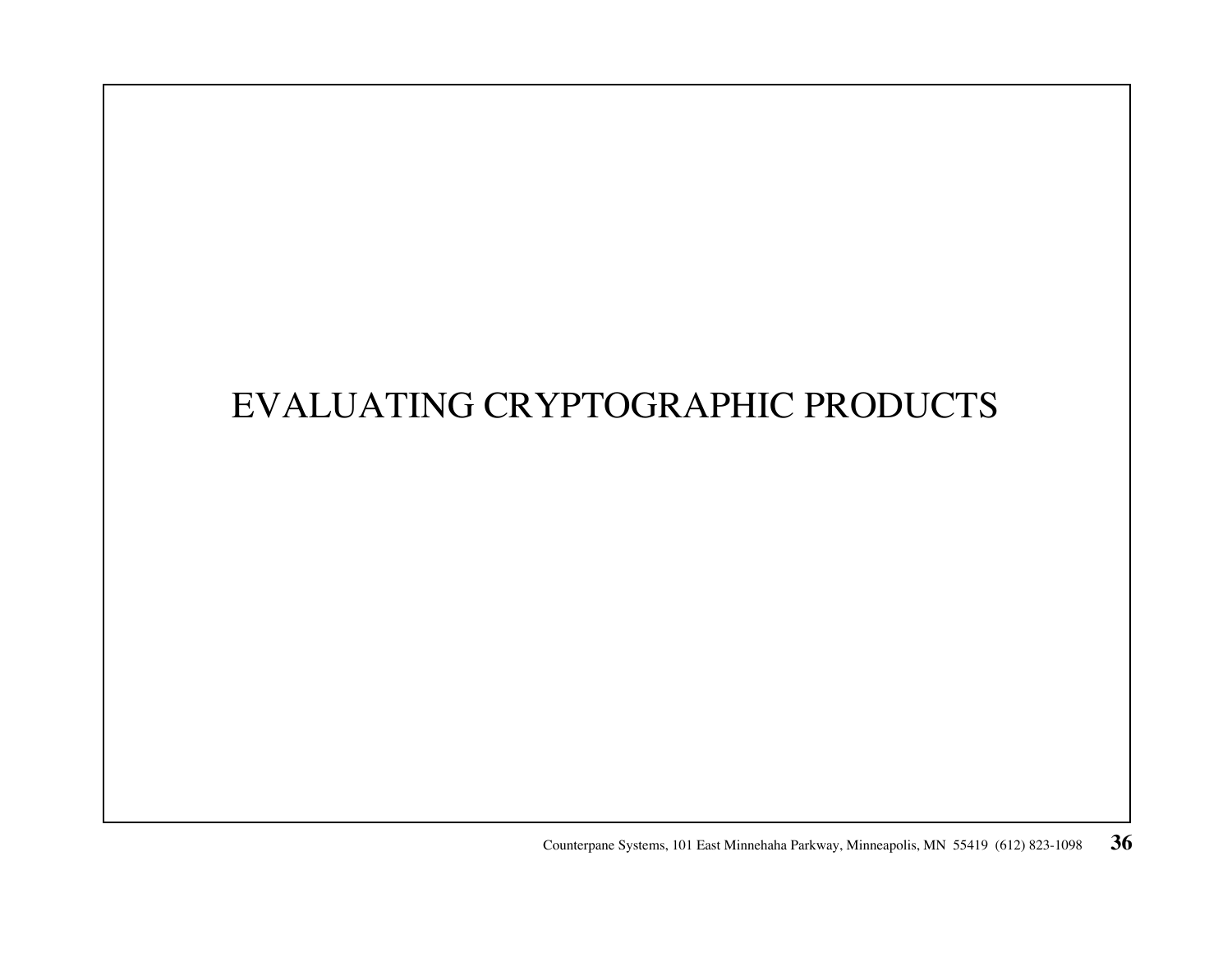# Security requirements

- • Security requirements depend both on the value of what is being protected and the anticipated attacks.
- •Most businesses don't need long-term security.
- •Authentication needs depend heavily on the application.
- • Electronic commerce needs depend on the value of the transaction: moderate privacy, moderate to strong authentication, good audit.
- • Questions to ask
	- How valuable is the data or service being protected?
	- To whom it is valuable to?
	- Who does the system require me to trust?
	- What is the skill/time/resources necessary to attack the system?
	- What would the cost of compromise be, including loss of time and manpower, loss of reputation, costs to fix already-fielded systems?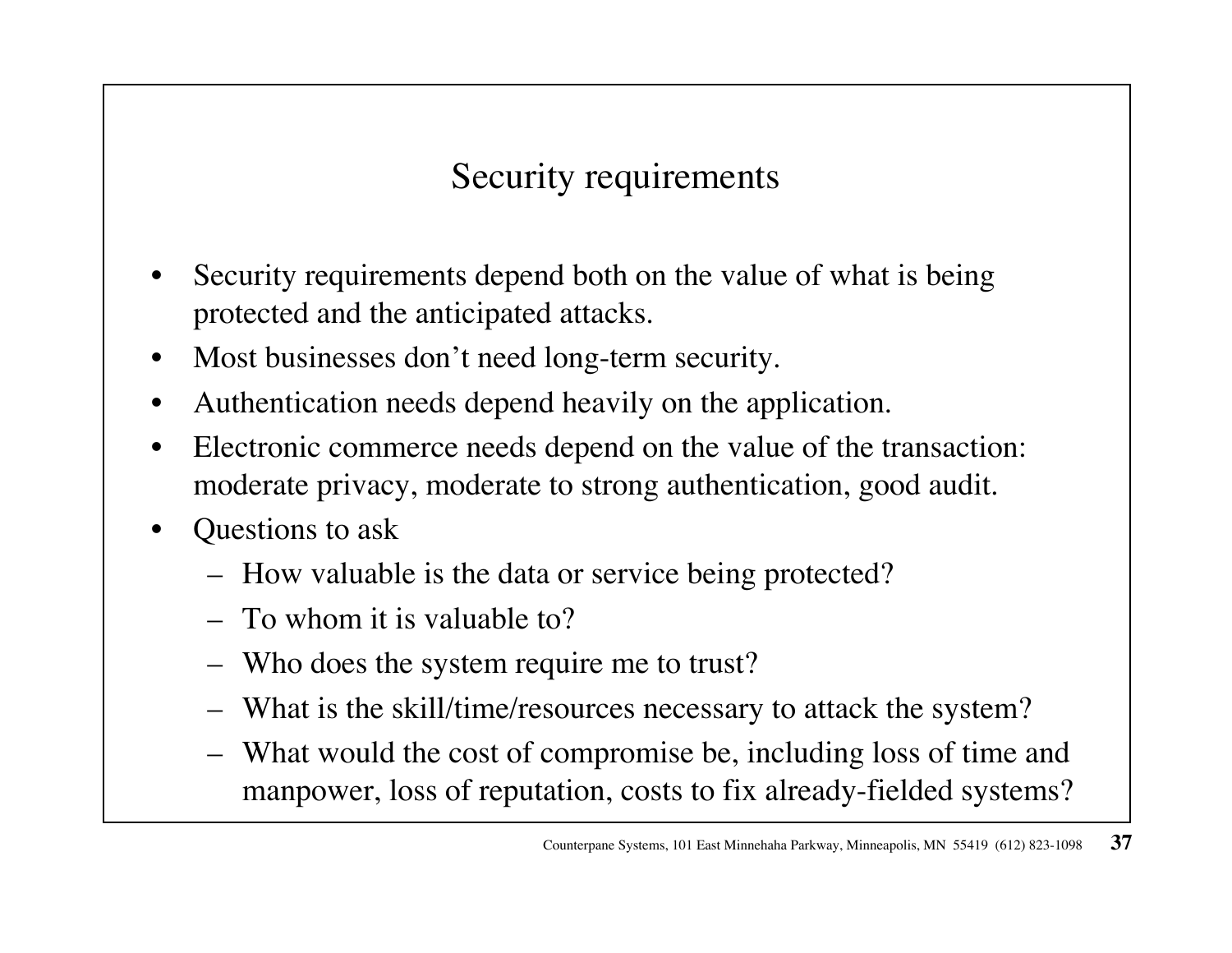Soundness of the cryptography

- • Algorithms
	- Key length
	- Look for published algorithms that are generally considered to be secure: DES, IDEA, RC4, RC5, Blowfish, MD5, SHA, RSA, ElGamal, DSS.
	- If the algorithms are "Proprietary," they are probably lousy.
- • Protocols
	- Look for published protocols that are generally considered to be secure: ESP, AH, SKIP, Photuris, SSH, S/WAN, SSL, PGP, S/ MIME, SET, etc.
	- Avoid in-house proprietary designs that are unpublished.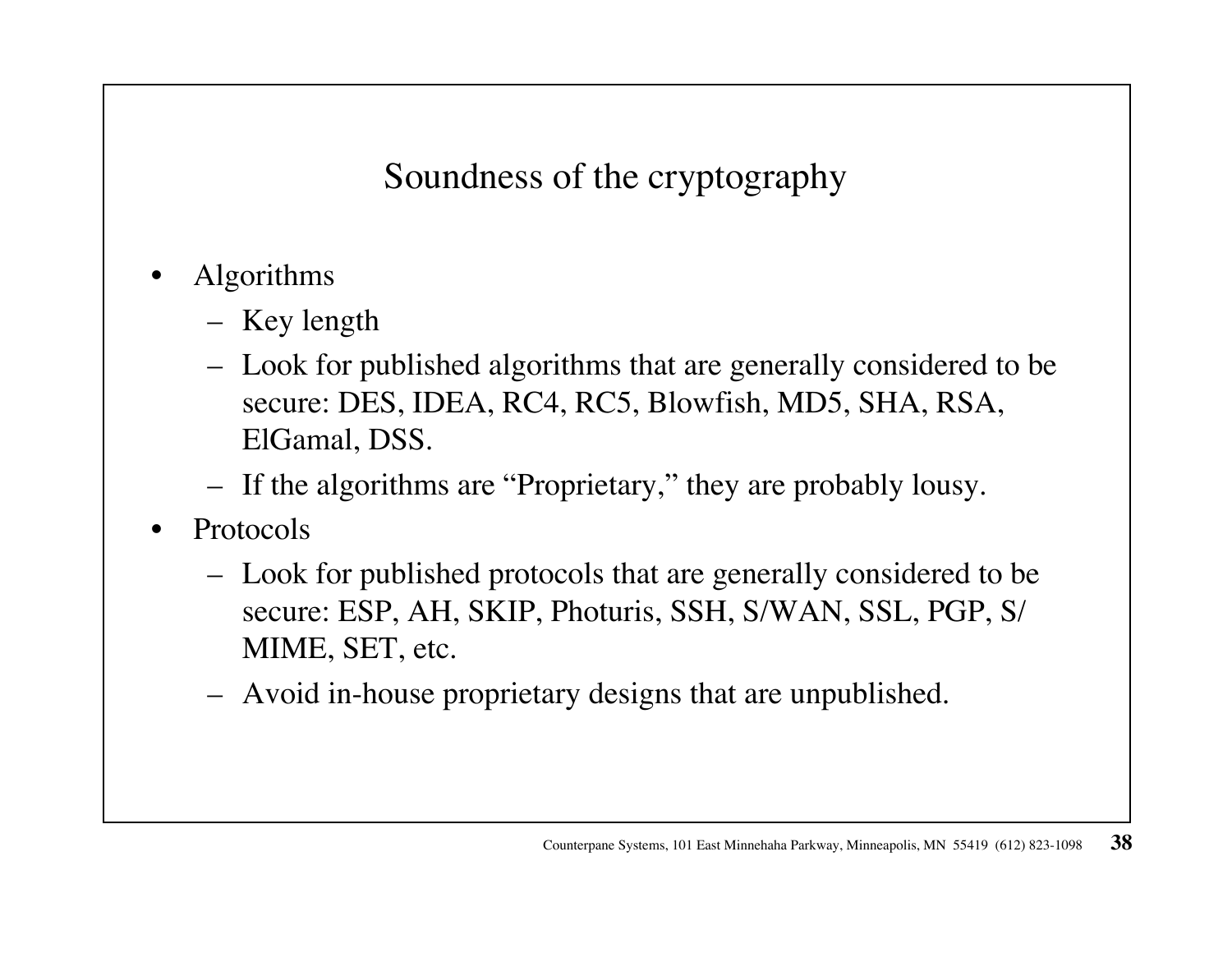Soundness of the cryptography (cont.)

- • Specifications
	- Look for detailed specifications of the system. Any good security system can be published without adversely affecting security.
- • Look for an attack analysis.
	- What is the cheapest attack?
	- What is the "low-skill" attack?
	- What attacks are outside the scope of the system?
	- What security assumptions is the system based on?
	- What happens if any of those assumptions are wrong?
	- What sorts of upgrade or disaster recovery plan does the system have?
- • Look for security analyses by reputable cryptographers. Ask the manufacturer to provide copies of them. Be wary if there aren't any.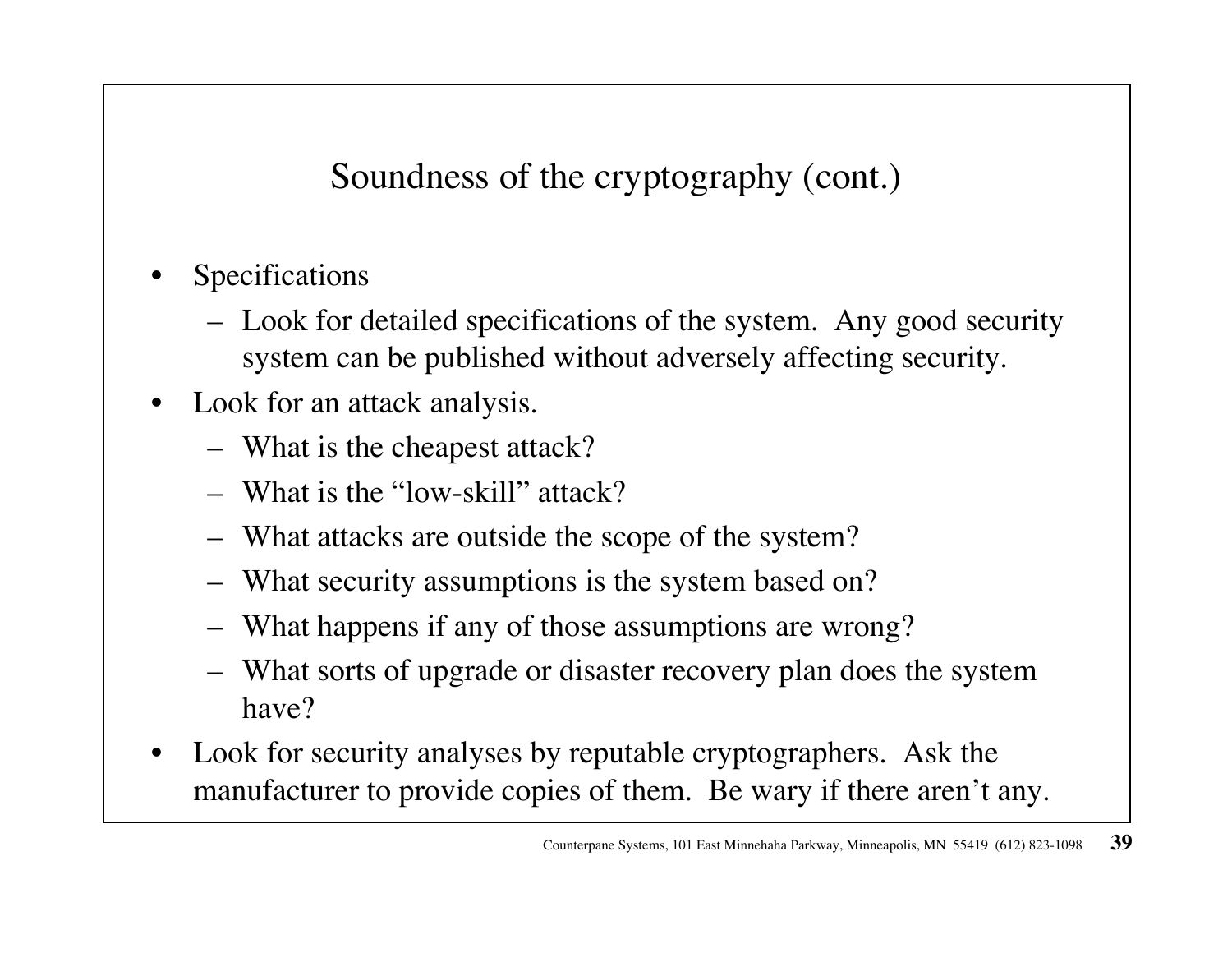Compliance to standards

- • Standards not only improve a product's security, but increase its potential interoperability.
- $\bullet$  Commonality of public-key infrastructure allows certificate infrastructure to be used for a variety of applications.
	- X.509 is the current standard
	- But there is lot of room for improvement.
	- Watch SDSI/SPKI.
- $\bullet$  E-mail encryption standard allows different mail programs to communicate securely with each other.
	- PGP vs S/MIME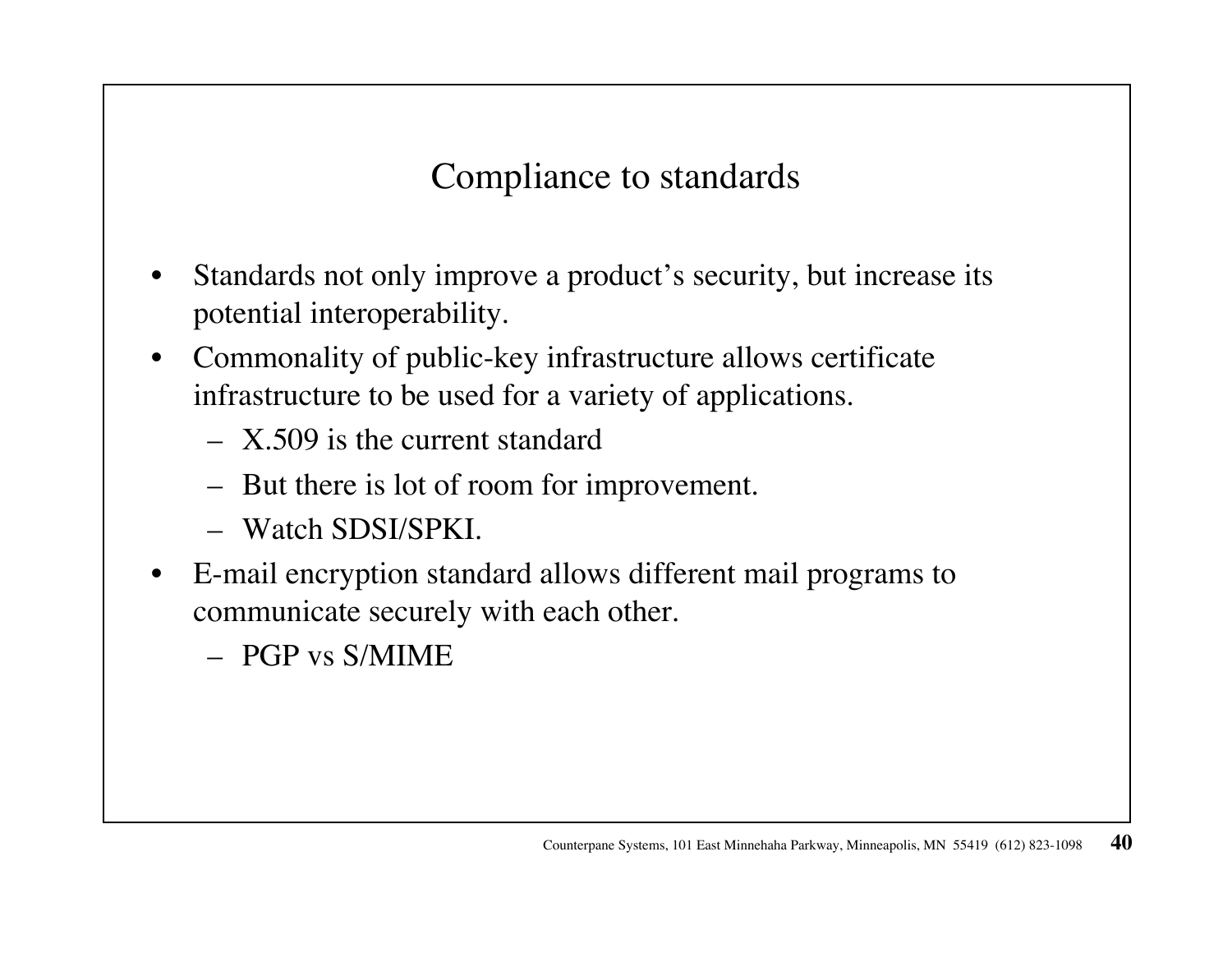Compliance to standards (cont.)

- $\bullet$  IP security
	- The IETF is standardizing on a suite of protocols: ESP and AH.
- $\bullet$  Transport layer security
	- The IETF is working on TLS, based on SSL 3.0.
- • Tokens
	- This is currently a mess.
	- Cryptoki has problems.
	- Many proprietary products that don't work with most applications.
- • APIs
	- There are many; no one is clearly better.
	- It is probably impossible to make any one API suitable to everyone.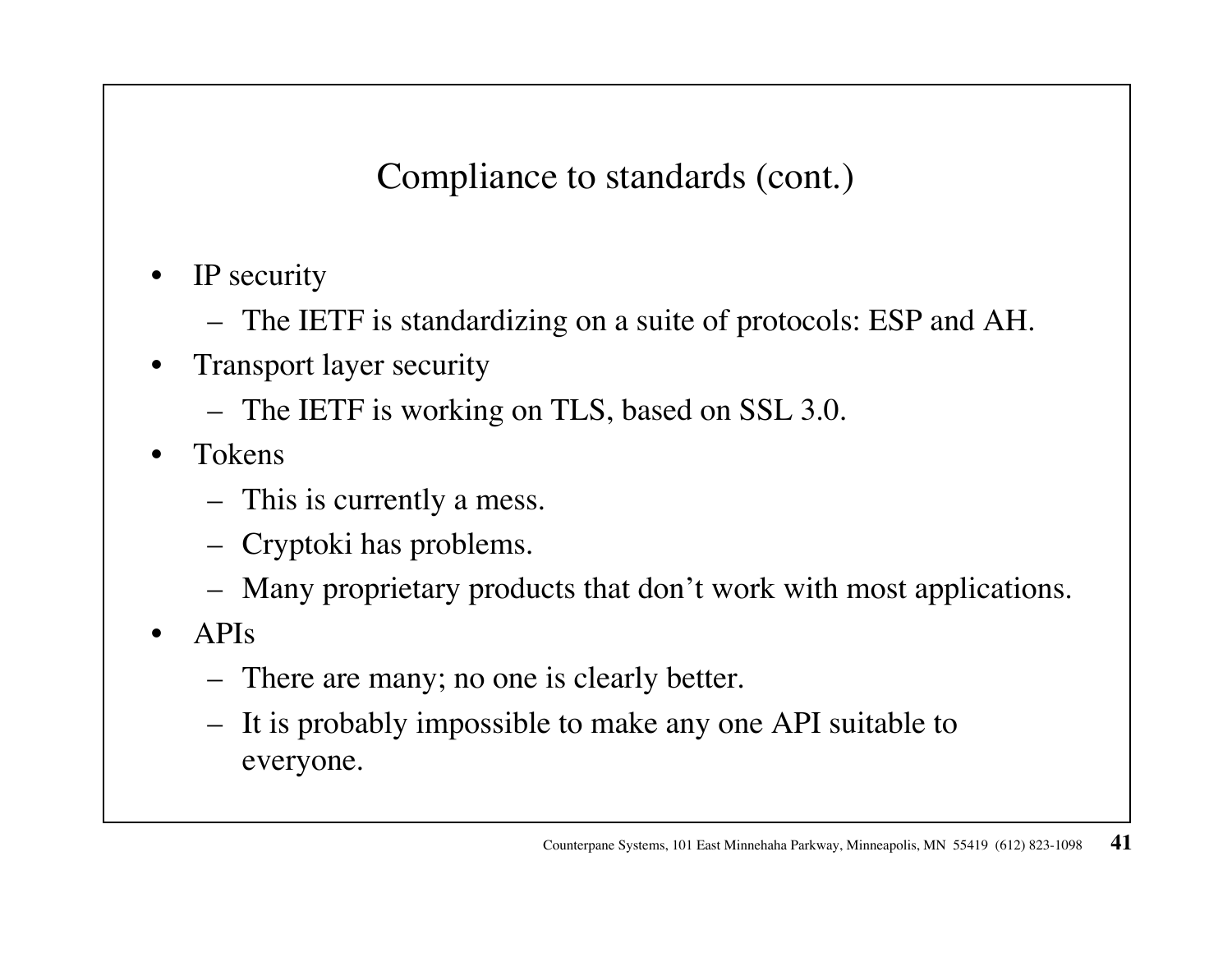#### Legal restrictions

- • Many countries have restrictions on cryptography: import, export, and use.
	- The U.S. government does not restrict the use of encryption, but has strong restrictions on its export.
	- There are three basic exportable types of encryption: home-grown, badly flawed cryptography, 40-bit cryptography, and escrowed cryptography.
	- The State Department is allowing the export of 56-bit DES if the exporter agrees to implement key escrow in short order.
	- More companies are implementing key escrow in order to gain export approval for their products. In many circumstances, these are suitable for corporate use.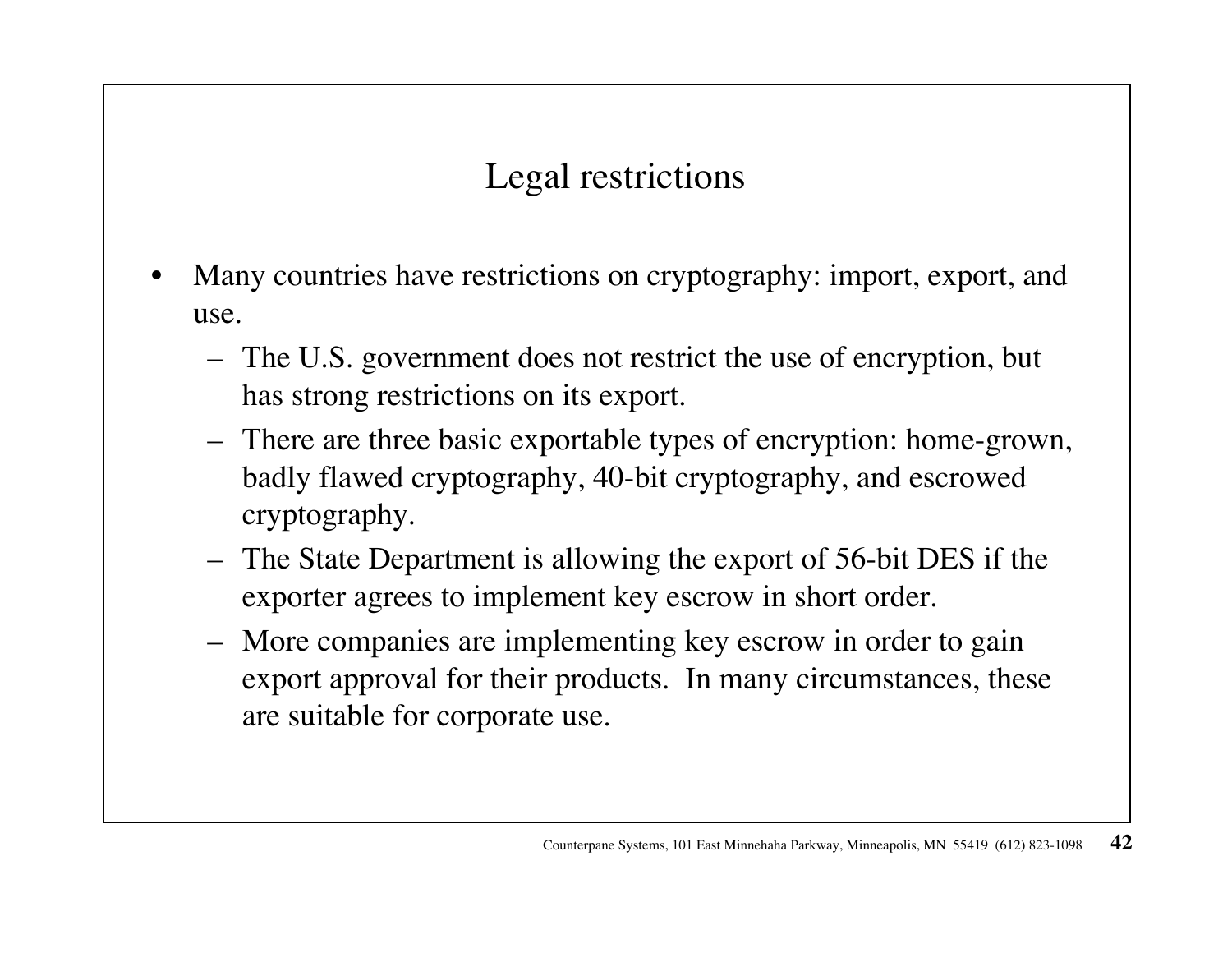Legal restrictions (cont.)

- • U.S. regulations (cont.)
	- The U.S. has no restrictions on access-control or authentication systems; they only restrict products that use cryptography to provide privacy.
	- Additional allowances are made for financial institutions.
	- This is all in major flux right now.
- • Patent issues
	- Public-key cryptography
	- Algorithm patents
	- Other patents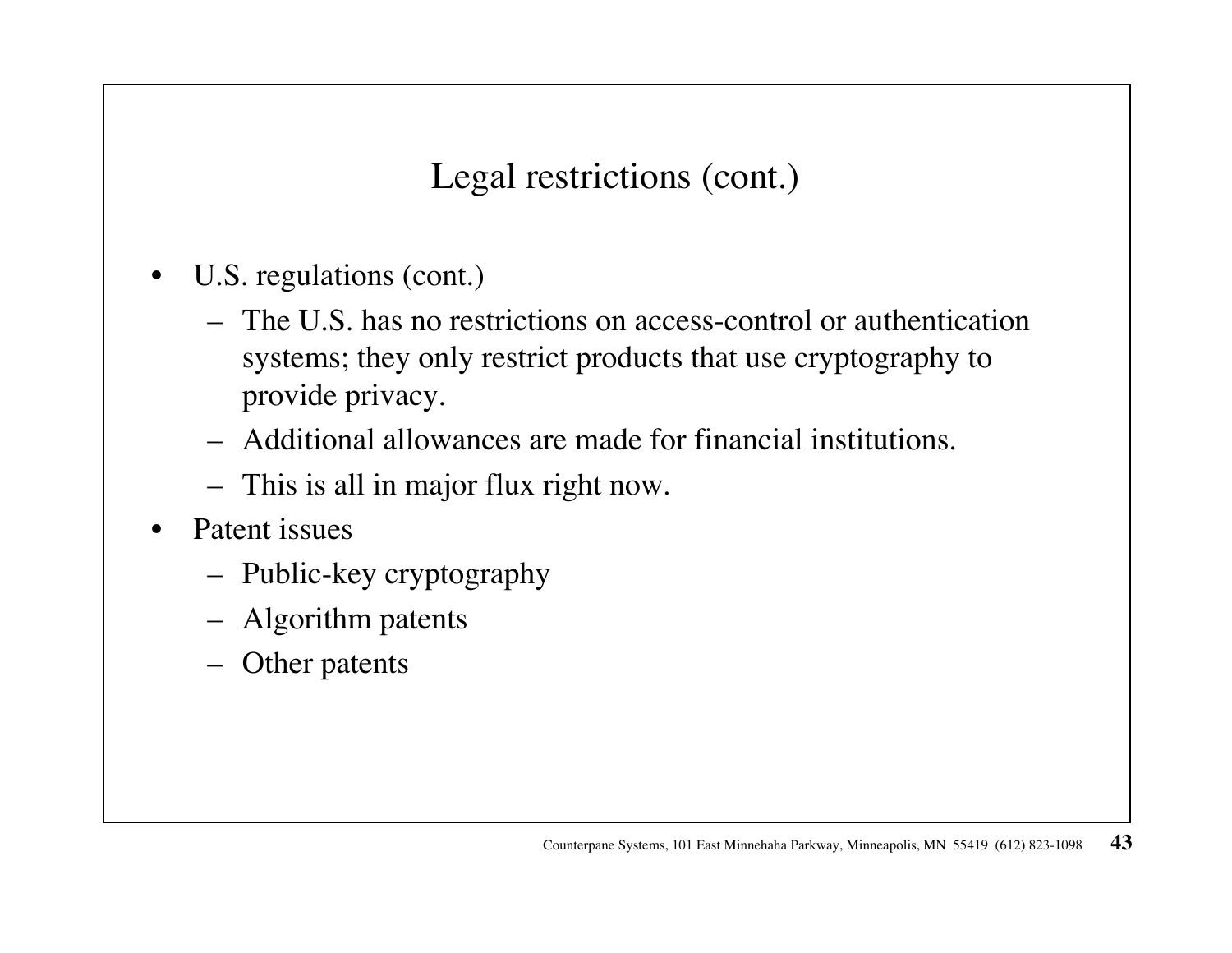#### Ease of use

- $\bullet$  Security vs. Functionality
	- Security often favors moving cryptography close to the application to maximize control.
	- Functionality often favors moving cryptography away from the application to maximize transparency.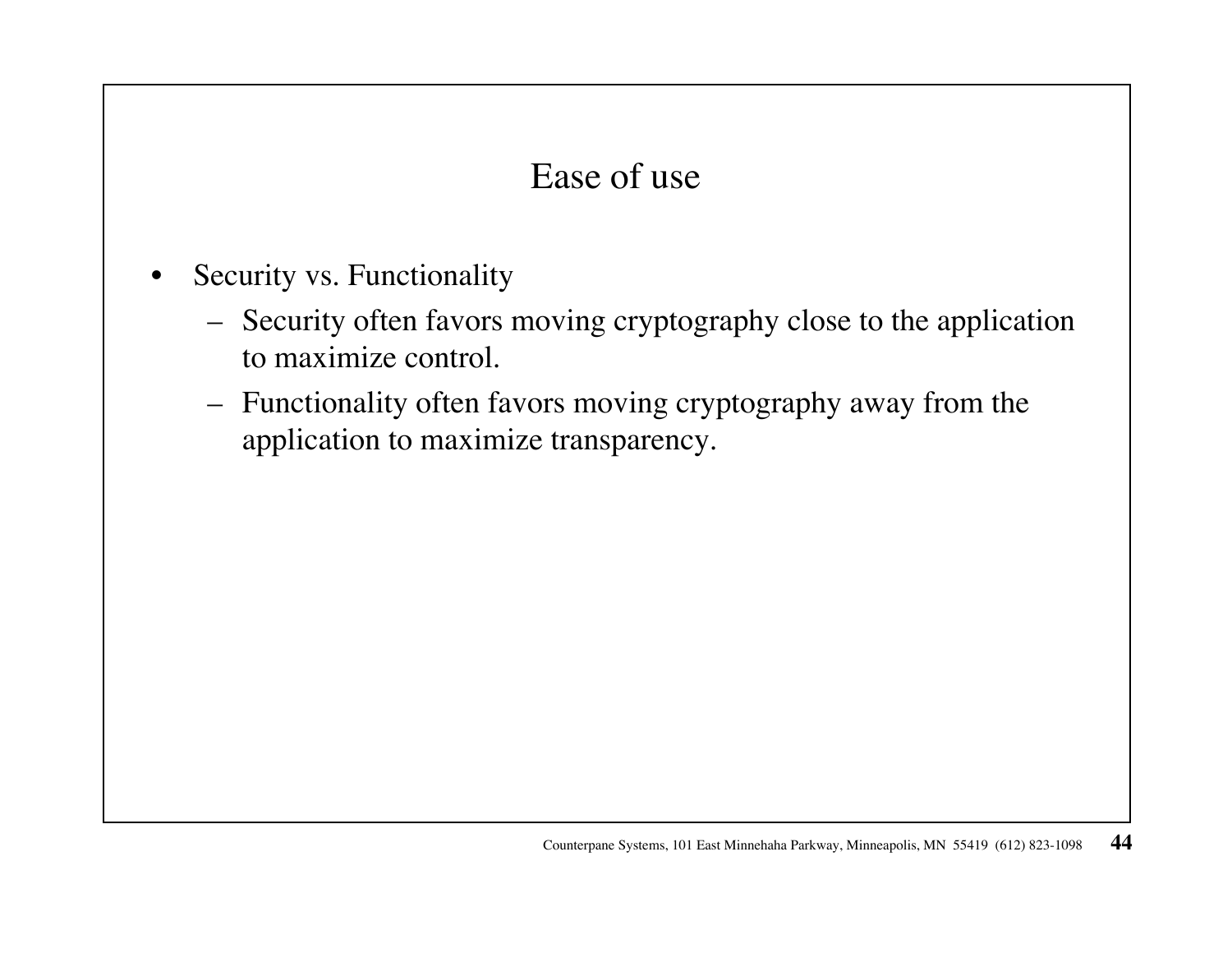# Product availability

- • The current products on the market are very immature
	- –Inflexible, unforgiving, and hard to use
	- Buggy
	- Limited technical support
	- Poor integration with existing systems
- • Hardware and software manufacturers seem to think it is possible to design a product and then build security in as an afterthought.
- •Many buyers are forced to develop custom software.
- • This can only get better.
	- The Internet enforces standards
	- Cryptography is migrating into end-user applications
- • Beware government attempts to limit the availability of strong cryptography.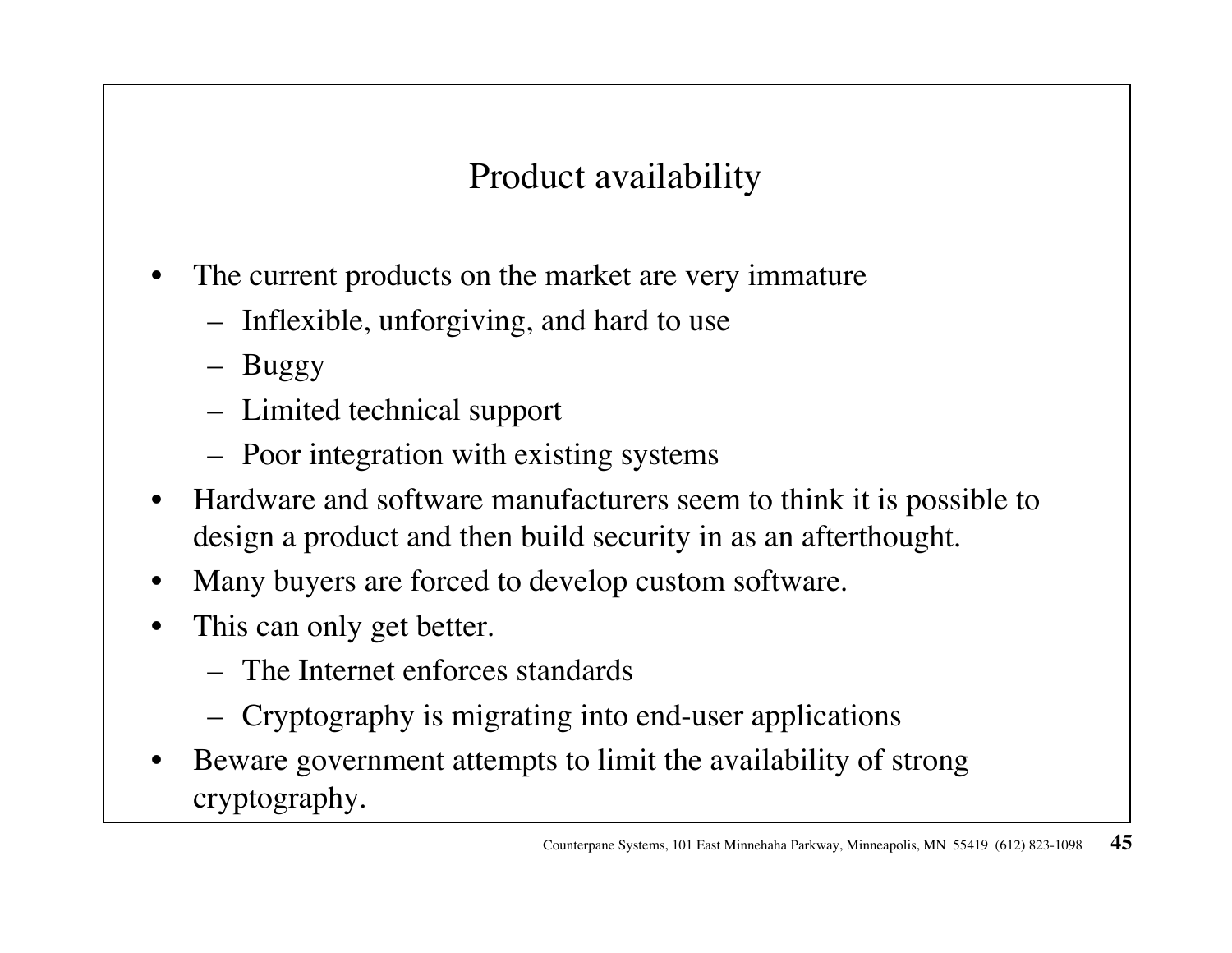# DEVELOPMENTS TO WATCH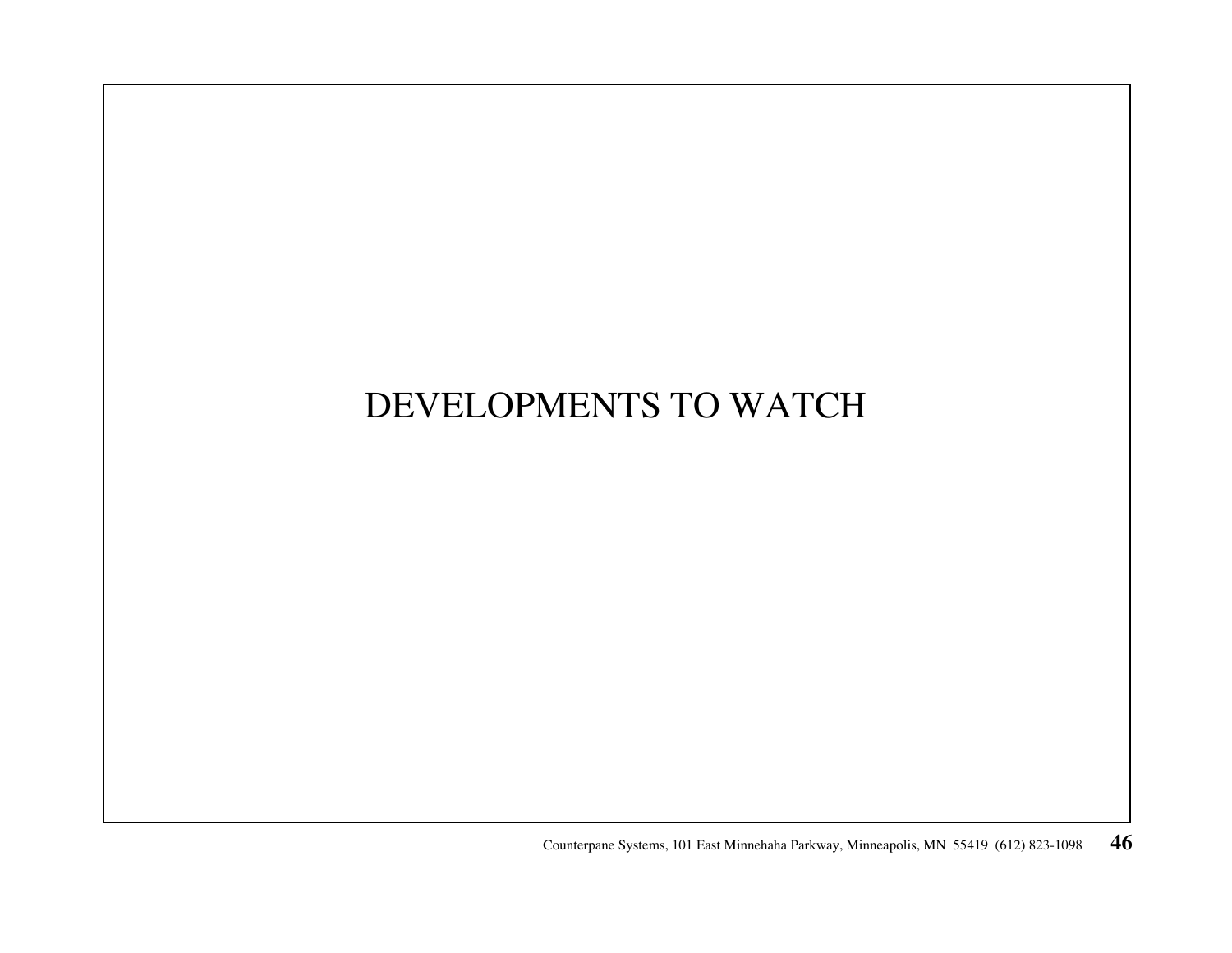Developments to watch

- • Technologies
	- Tamper-resistant hardware
		- Chips
		- Tokens
		- Electronic wallets
	- Biometrics
		- Fingerprints
		- Keyboard latency
		- Etc.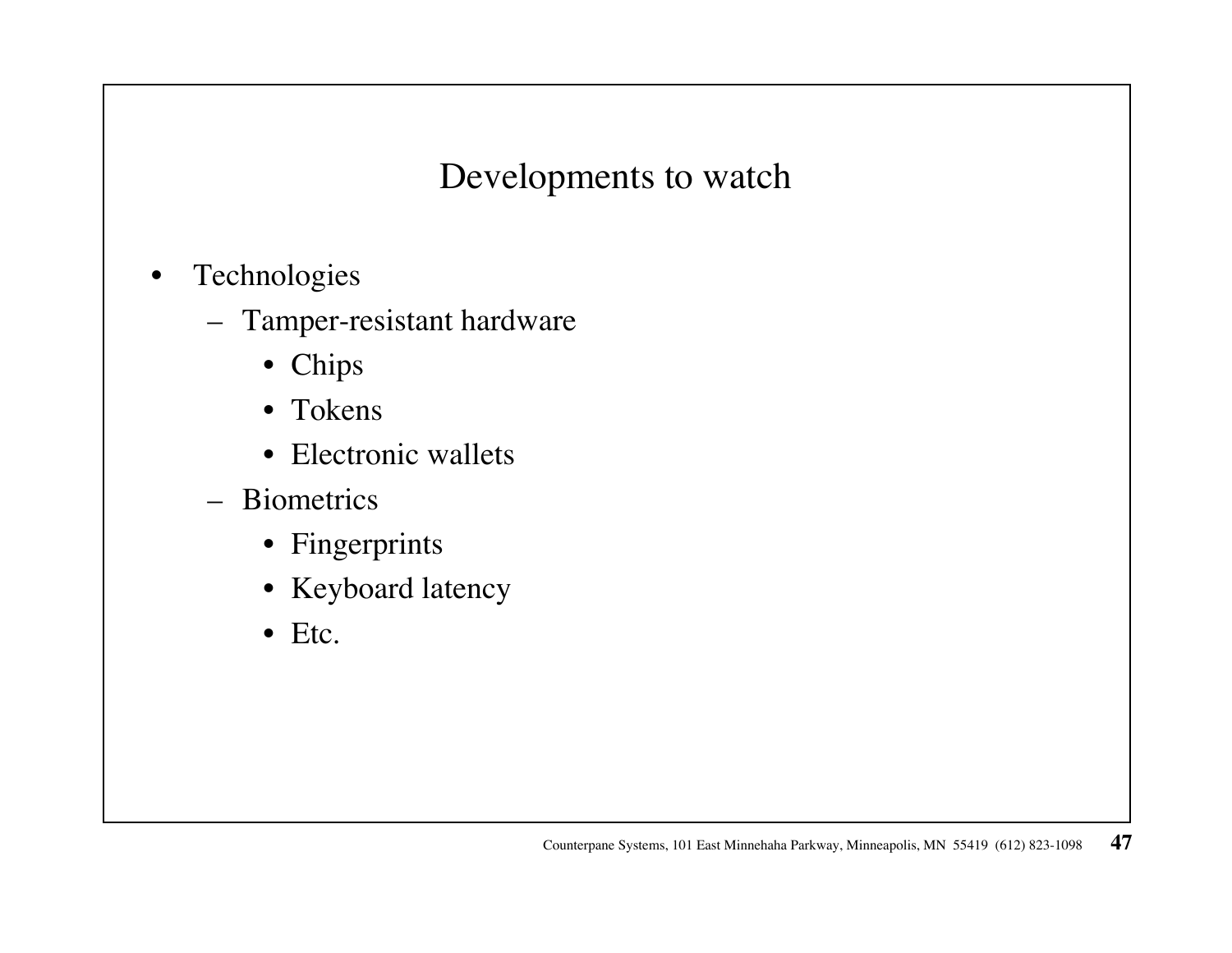Developments to watch (cont.)

- • Trust management
	- Transfer of trust
	- Certificate issuance
	- Certificate storage and retrieval
	- Cross use of certificates
	- Certificate revocation
- • Internet standards
	- TCP/IP, WWW, e-mail, telnet, rlogin, etc.
	- Will it allow the richness of human interaction: anonymity, aliases, trust, reputations?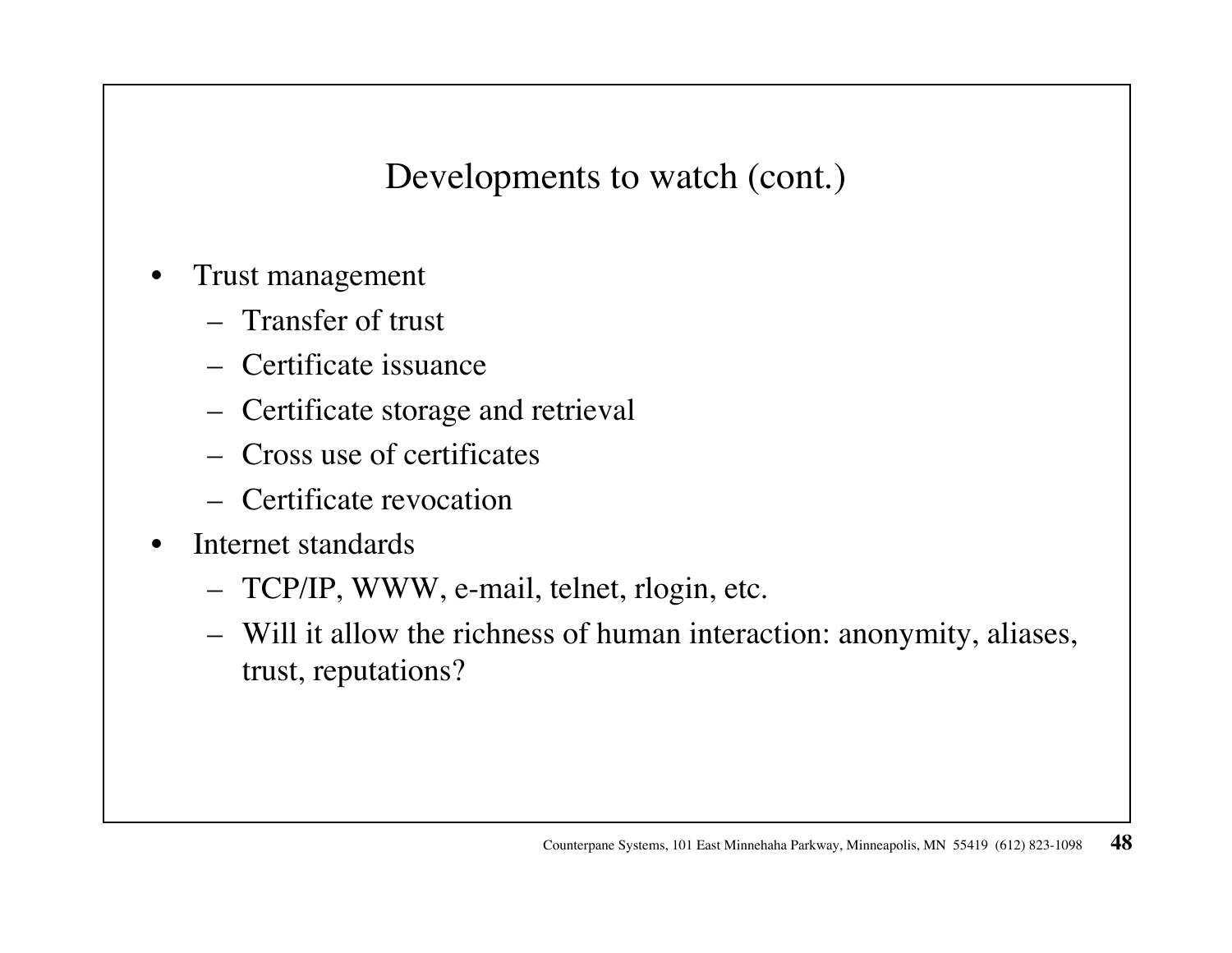Developments to watch (cont.)

- • Human/computer interface
	- User friendly key-management
	- "Invisible" security
- • Legal infrastructures to support cryptography
	- Digital signature acts
		- Existing attempts often misguided
	- Vehicles for electronic commerce
	- Criminal statutes to prosecute digital criminals
		- Laws are better when they are technologically invariant.
	- Solutions to the jurisdiction problem
- • Government cryptography restrictions
	- Export/import/use control
	- Government access to key (GAK) requirements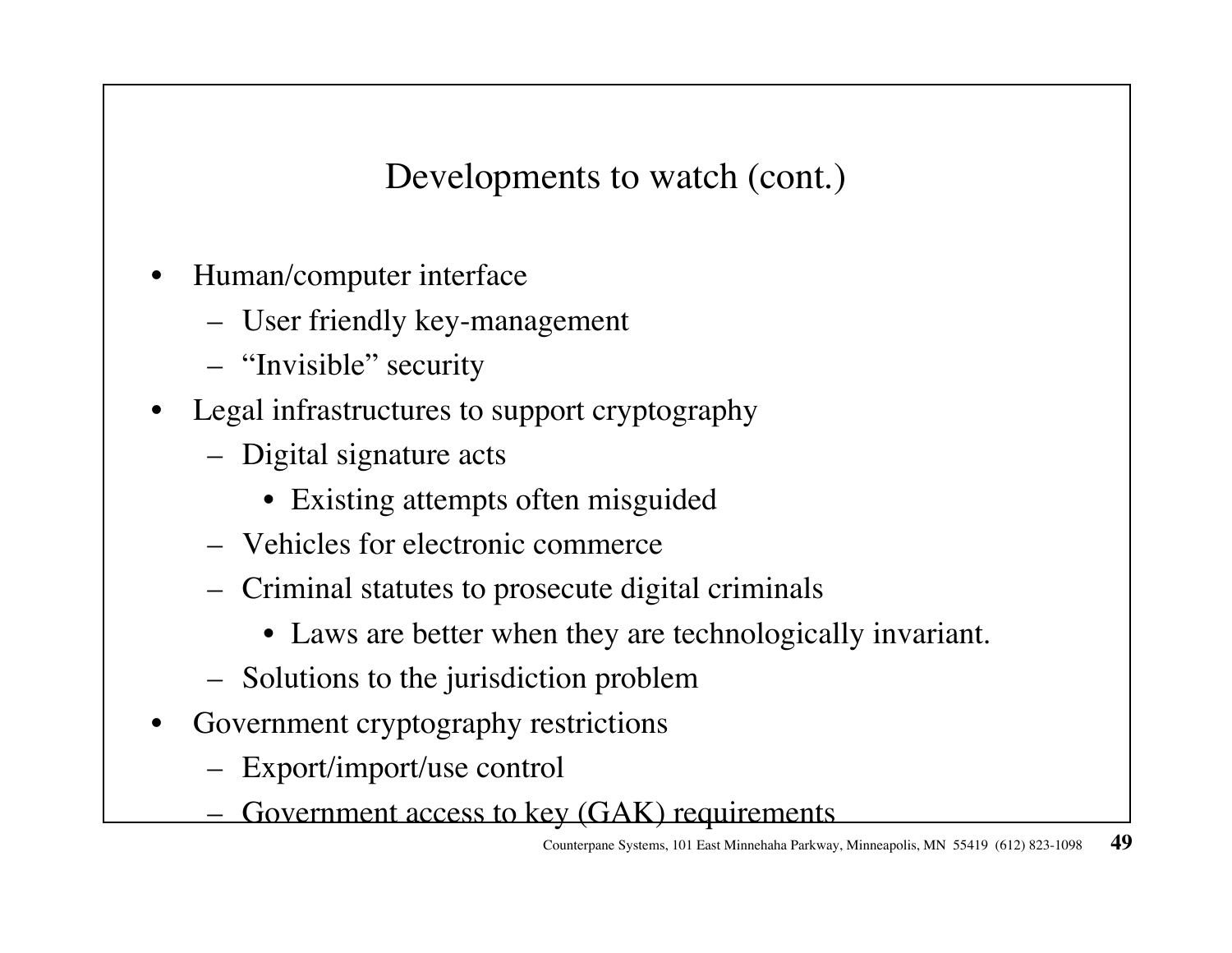Developments to watch (cont.)

- • Advances in cryptography
	- New algorithms
		- NIST's Advanced Encryption Standard (AES)
		- Elliptic Curve Cryptography
		- Quantum cryptography
	- New attacks
		- More computers, faster computers, more efficient computation, fundamental advances in cryptanalysis
		- Quantum cryptanalysis
	- New infrastructures
		- Certificate management: issuance, retrieval, storage, revocation
		- Will they propagate the same mistakes?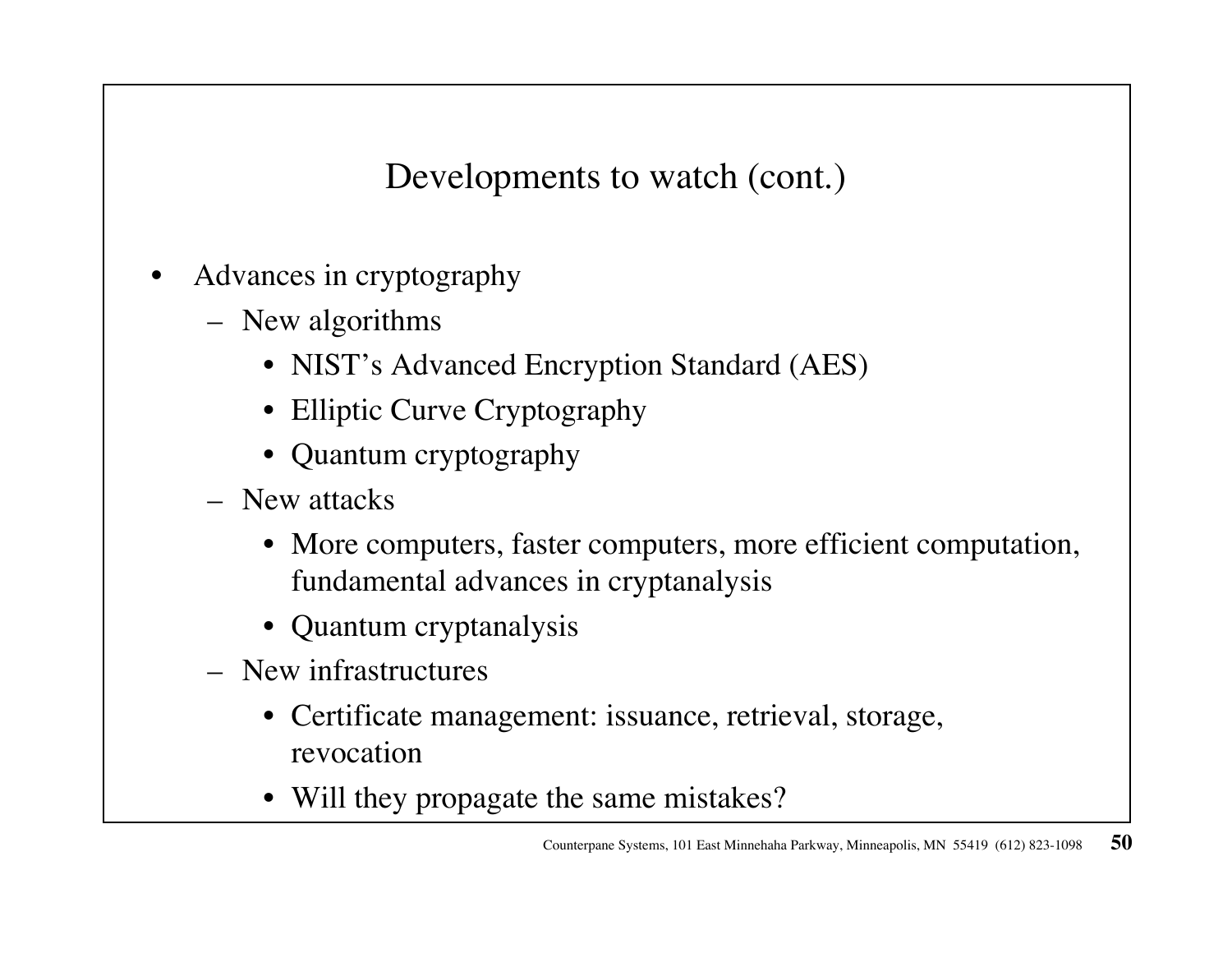# Conclusions

- • "The problem with bad cryptography is that it looks just like good cryptography."
- • Successful attacks are often kept secret.
	- Unless attackers publicize
- • We need to be proactive.
	- Understand the real threats to a system
	- Design systems with strong cryptography
	- Build cryptography into systems at the beginning
	- Build systems that scale
- $\bullet$  Perfect solutions are not required, but systems that can be broken completely are unacceptable.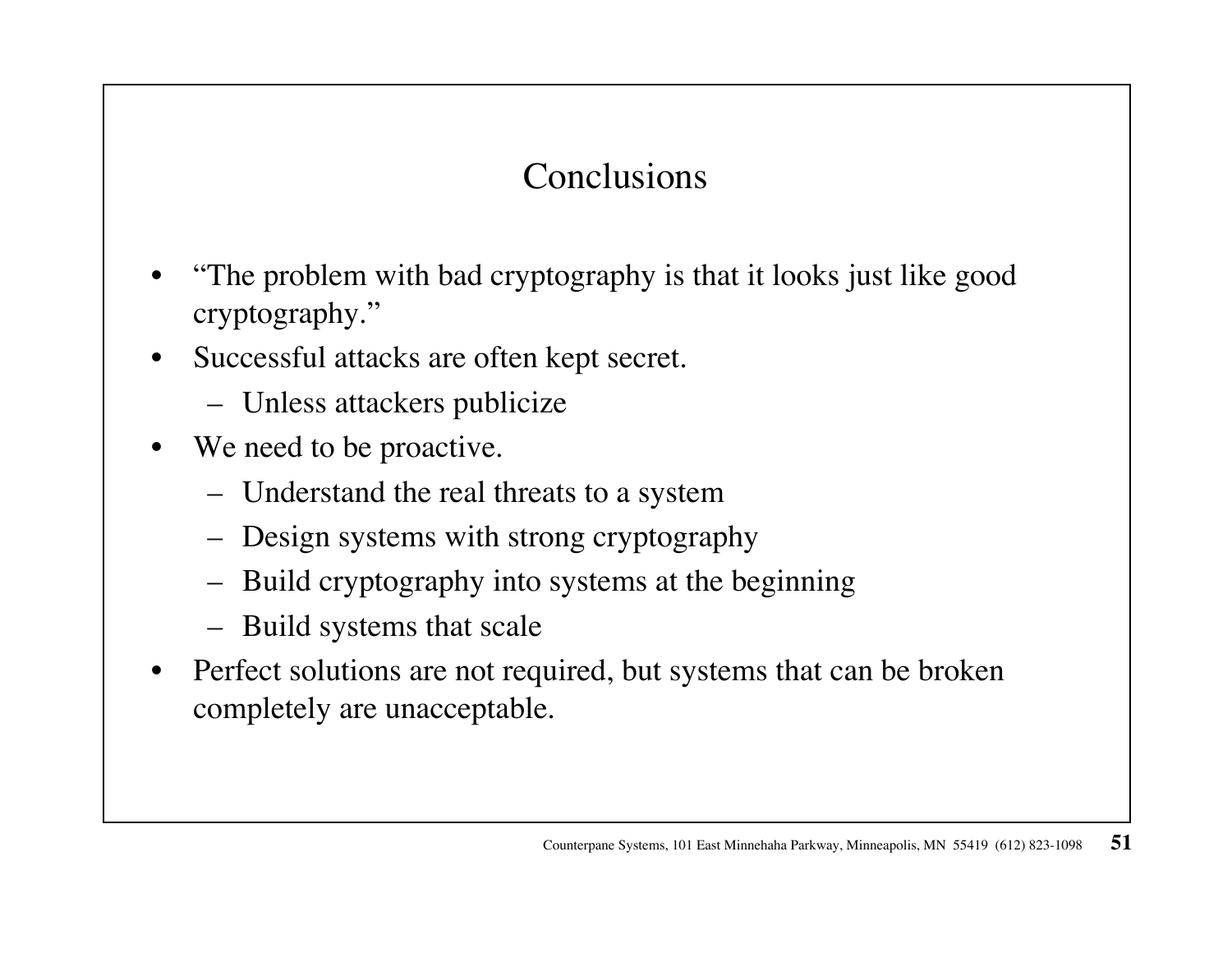Conclusions (cont.)

- • It is prudent to prepare the worst.
	- Systems fielded today could be in place 20 years from now.
	- –Things will get worse before it gets better.
	- Things will get better.
- •The social problems are much harder than the mathematics.
- • "If you think cryptography can solve your problem, then you don't understand your problem and you don't understand cryptography."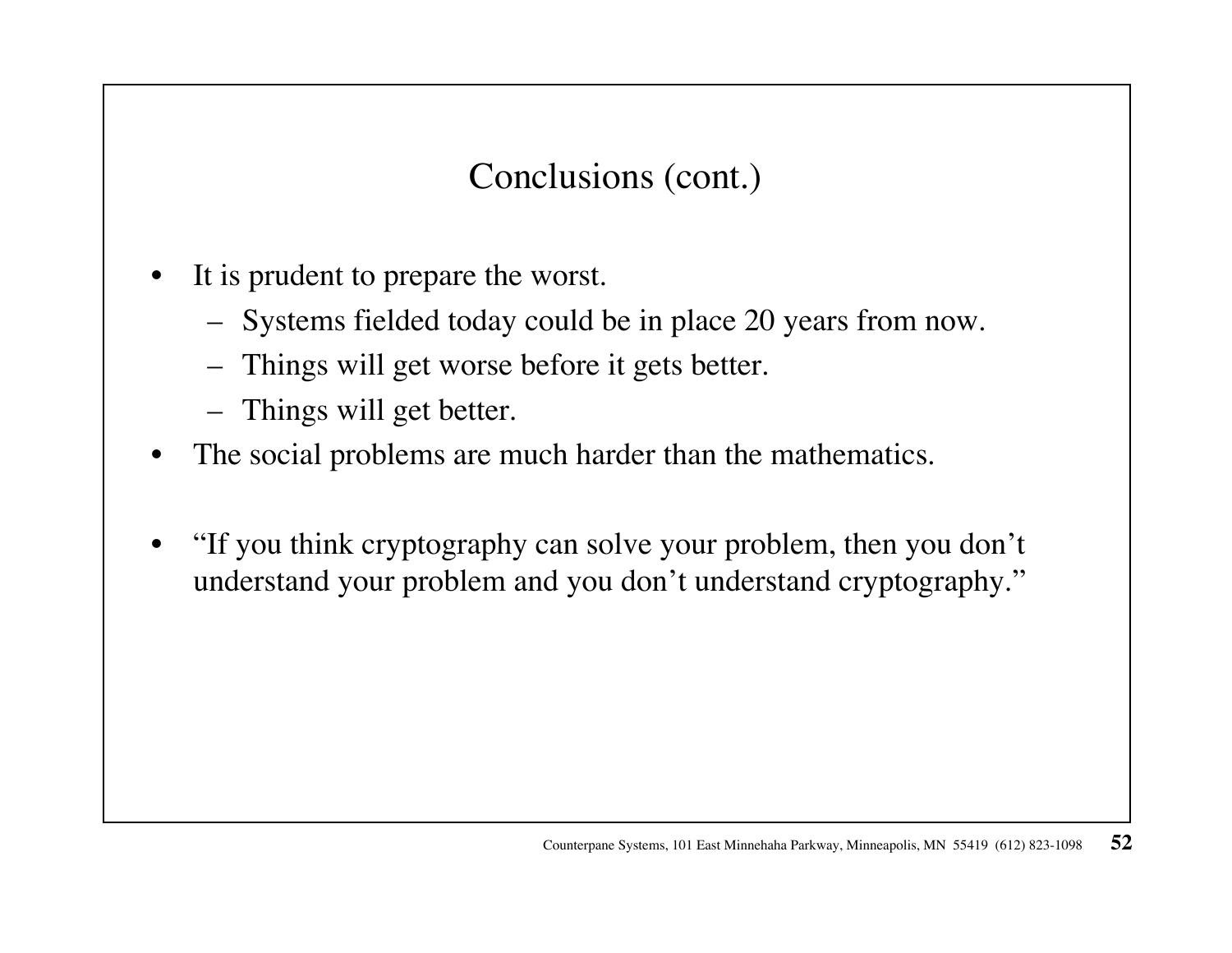#### FURTHER READING

- • Cryptography
	- B. Schneier, *Applied Cryptography, Second Edition,* John Wiley & Sons, 1996.
	- A. Menezes, P. van Oorschot, S. Vanstone, *Handbook of Applied Cryptography,* CRC Press, 1997.
	- D. Stinson, *Cryptography: Theory and Practice,* CRC Press, 1995.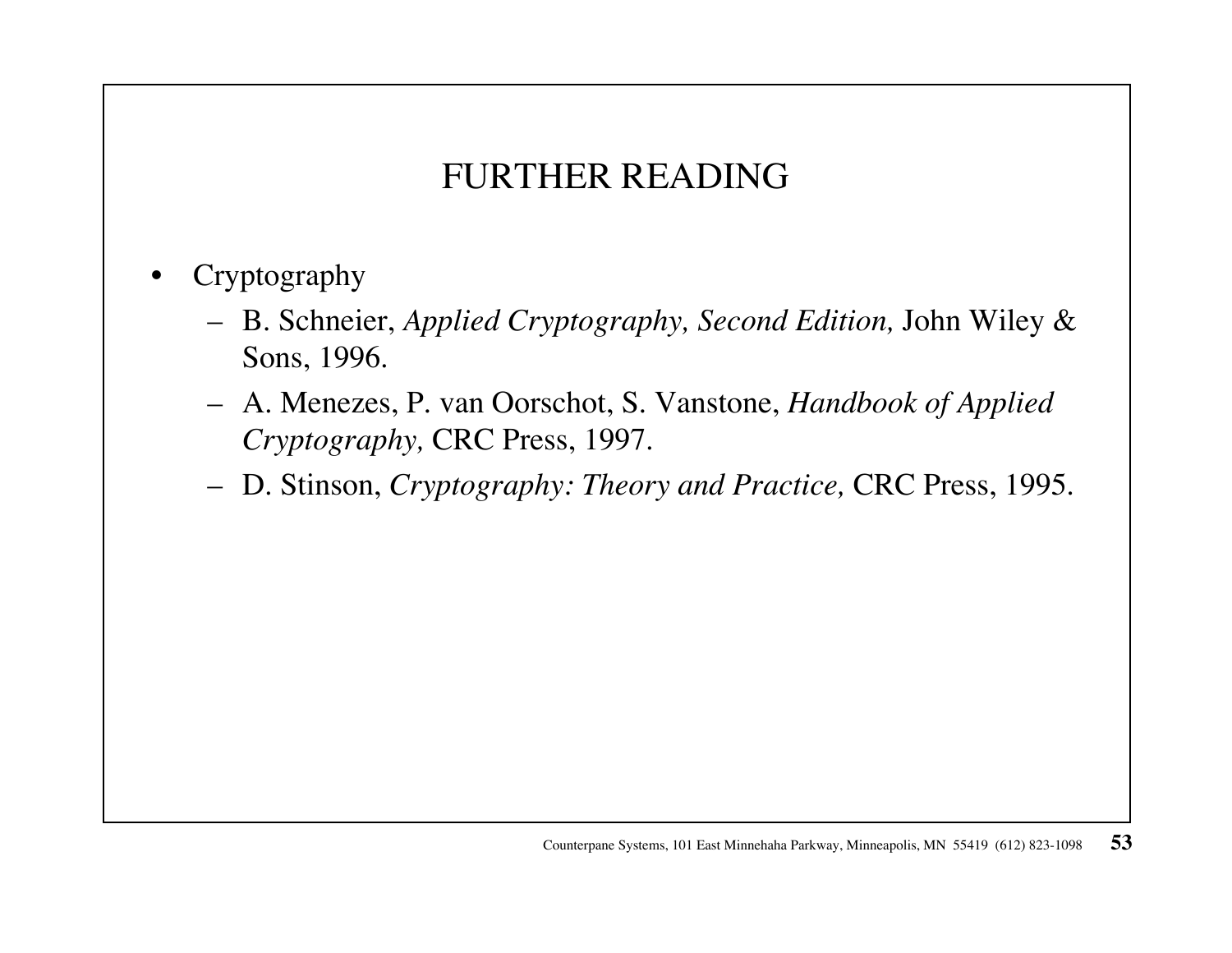#### FURTHER READING (cont.)

- • Network Security
	- S. Garfinkel and G. Spafford, *Practical UNIX and Internet Security,* O'Reilly and Associates, 1996.
	- C. Kaufman, R. Perlman, and M. Speciner, *Network Security,* Prentice-Hall, 1995.
	- W. Stallings, *Network and Internetwork Security,* Prentice-Hall, 1995.
	- W. Cheswick and S. Bellowin, *Firewalls and Internet Security,*  Addison-Wesley, 1994.